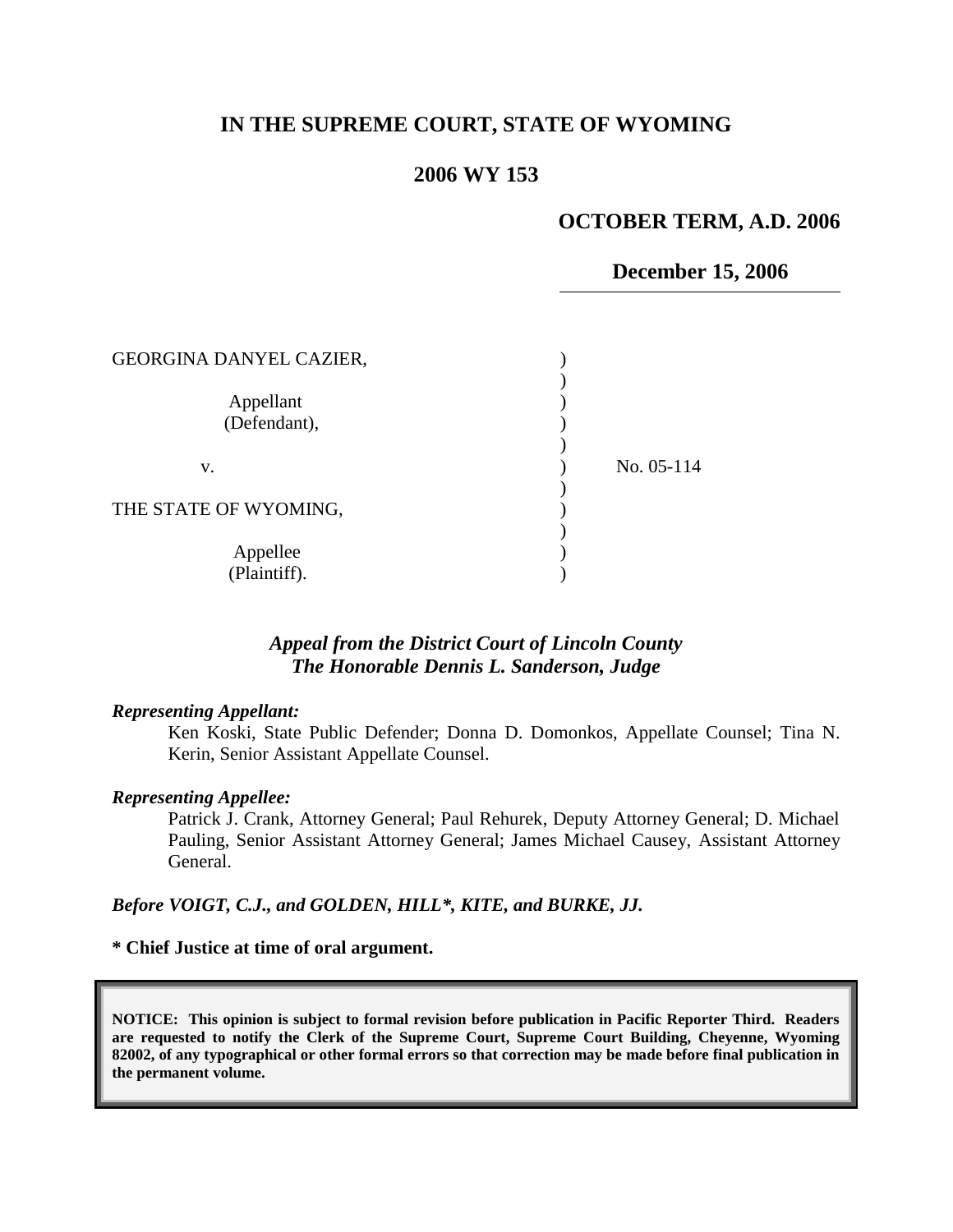### **BURKE, Justice.**

 $\overline{a}$ 

[¶1] Georgina Danyel Cazier appeals her conviction for aggravated assault and battery. She asserts that the district court should have granted her motion for a mistrial based upon her claim that a prosecution witness improperly commented on her right to remain silent. Additionally, she claims error in the admission of evidence regarding prior bad acts, character evidence, and vouching for the victim"s credibility. Ms. Cazier also challenges the sufficiency of the evidence supporting her conviction and contends that cumulative error warrants reversal. We affirm.

# *ISSUES*

- [¶2] We rephrase the issues presented by Ms. Cazier as follows:
	- I. Did the district court abuse its discretion in denying appellant"s motion for mistrial after the investigating officer testified that Ms. Cazier had refused to speak to him?
	- II. Did the district court erroneously permit evidence or argument concerning prior bad acts of Ms. Cazier?
	- III. Was improper character evidence admitted, resulting in plain error?
	- IV. Did improper vouching for the victim occur, resulting in plain error?
	- V. Does sufficient evidence support Ms. Cazier's conviction?
	- VI. Does cumulative error warrant reversal?

# *FACTS*

[¶3] On the morning of March 16, 2004, Ms. Cazier and her husband, Chad, were together at their residence in Lincoln County, Wyoming. After their children left for school, the couple began to argue. Ms. Cazier became angry. She punched Mr. Cazier in the face and whipped him repeatedly with television cables.<sup>1</sup>

<sup>&</sup>lt;sup>1</sup> The cables were admitted into evidence, photographs of which were included in the record on appeal. Although there is no testimony describing the cables, they appear to be multi-component audio visual cables several feet in length with colored RCA-type leads on each end.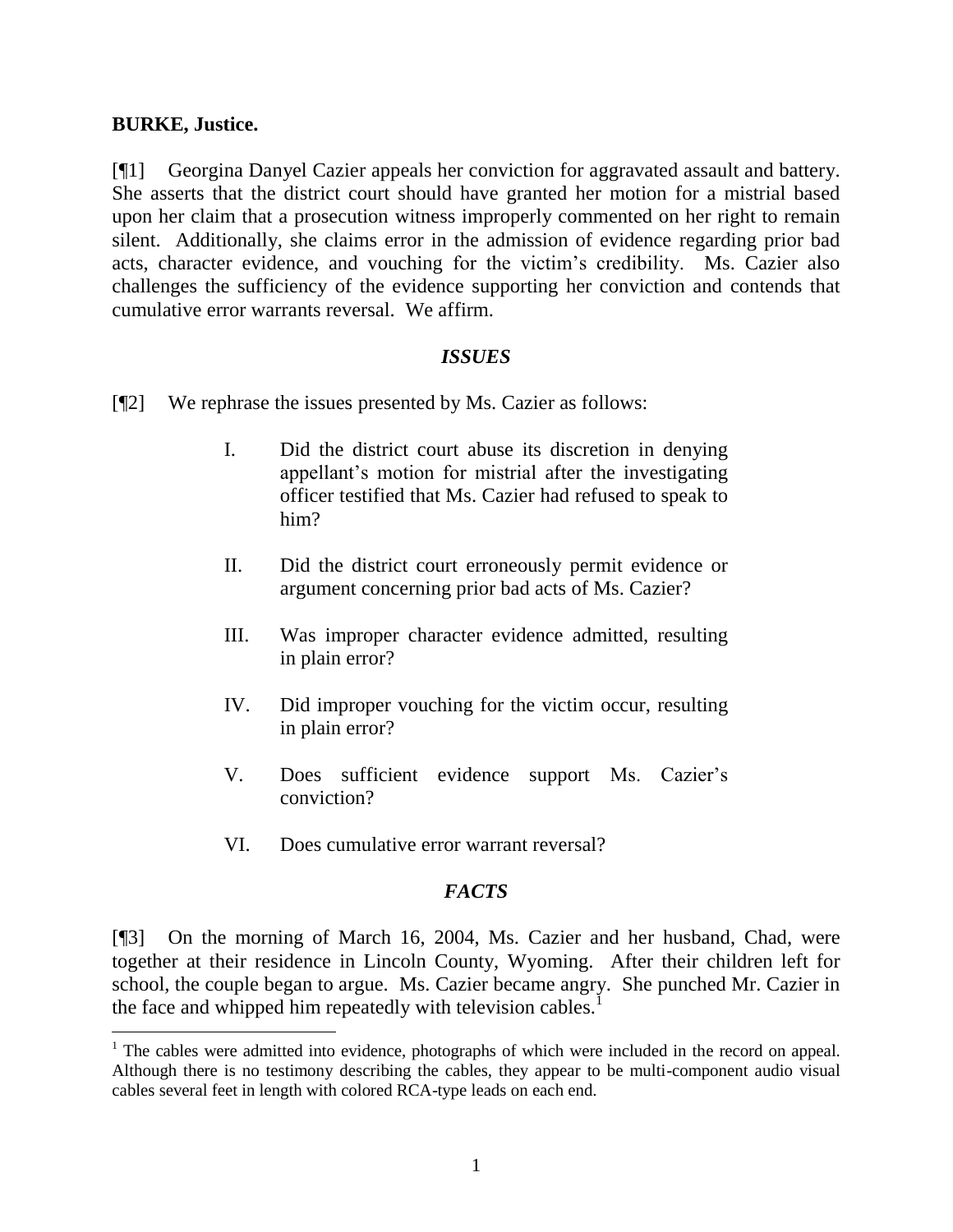[¶4] Later that day, Kevin Jackson, Chief of the Afton Police Department, received an anonymous phone tip that Mr. Cazier should be contacted. The informant believed that Mr. Cazier "was being beaten by his wife and . . . was in very bad physical condition." The following day, March 17, 2004, Chief Jackson met with Mr. Cazier and accompanied him to the Lincoln County Sheriff's office to meet with Officer Timothy Malik.<sup>2</sup> Officer Malik immediately observed that Mr. Cazier was injured, noting a black eye and cuts on his face and head. Mr. Cazier lifted his shirt, revealing numerous lacerations and bruises on his torso. Mr. Cazier described the events of the previous day and explained that Ms. Cazier had inflicted his injuries. Mr. Cazier also showed Officer Malik a cut on his forearm and explained that his wife came at him with a knife. He believed he had been cut in the course of attempting to defend himself. Additionally, Mr. Cazier related a prior incident of whipping on March 11, 2004.

[¶5] Officer Malik accompanied Mr. Cazier to the emergency room at Star Valley Medical Center. During the physical examination, Officer Malik took photos of Mr. Cazier to document his injuries. Mr. Cazier was admitted and remained in the hospital for several days.

[¶6] On March 18, 2004, Officer Malik executed a search warrant at the Cazier residence and retrieved the television cables and a note from Ms. Cazier apologizing to her husband for her behavior. Ms. Cazier was charged with aggravated assault and battery, in violation of Wyo. Stat. Ann. § 6-2-502(a)(i) (LexisNexis 2003) for beating her husband with the television cables on March 16,  $2004$ .<sup>3</sup> Ms. Cazier was also charged with two other felony counts -- aggravated assault and battery, in violation of Wyo. Stat. Ann. § 6-2-502(a)(i), for the alleged beating on March 11, 2004, and assault with a deadly weapon, in violation of Wyo. Stat. Ann. § 6-2-502(a)(ii) (LexisNexis 2003), for allegedly cutting Mr. Cazier with a knife.

 $\overline{a}$ 

(a) A person is guilty of aggravated assault and battery if he:

(i) Causes serious bodily injury to another intentionally, knowingly or recklessly under circumstances manifesting extreme indifference to the value of human life;

(ii) Attempts to cause, or intentionally or knowingly causes bodily injury to another with a deadly weapon;

. . .

(b) Aggravated assault and battery is a felony punishable by imprisonment for not more than ten (10) years.

 $2$  Timothy Malik was a Lieutenant with the Lincoln County Sheriff's office in March, 2004. When he testified, he held the position of Undersheriff.

 $3$  Wyo. Stat. Ann. § 6-2-502 provides, in pertinent part: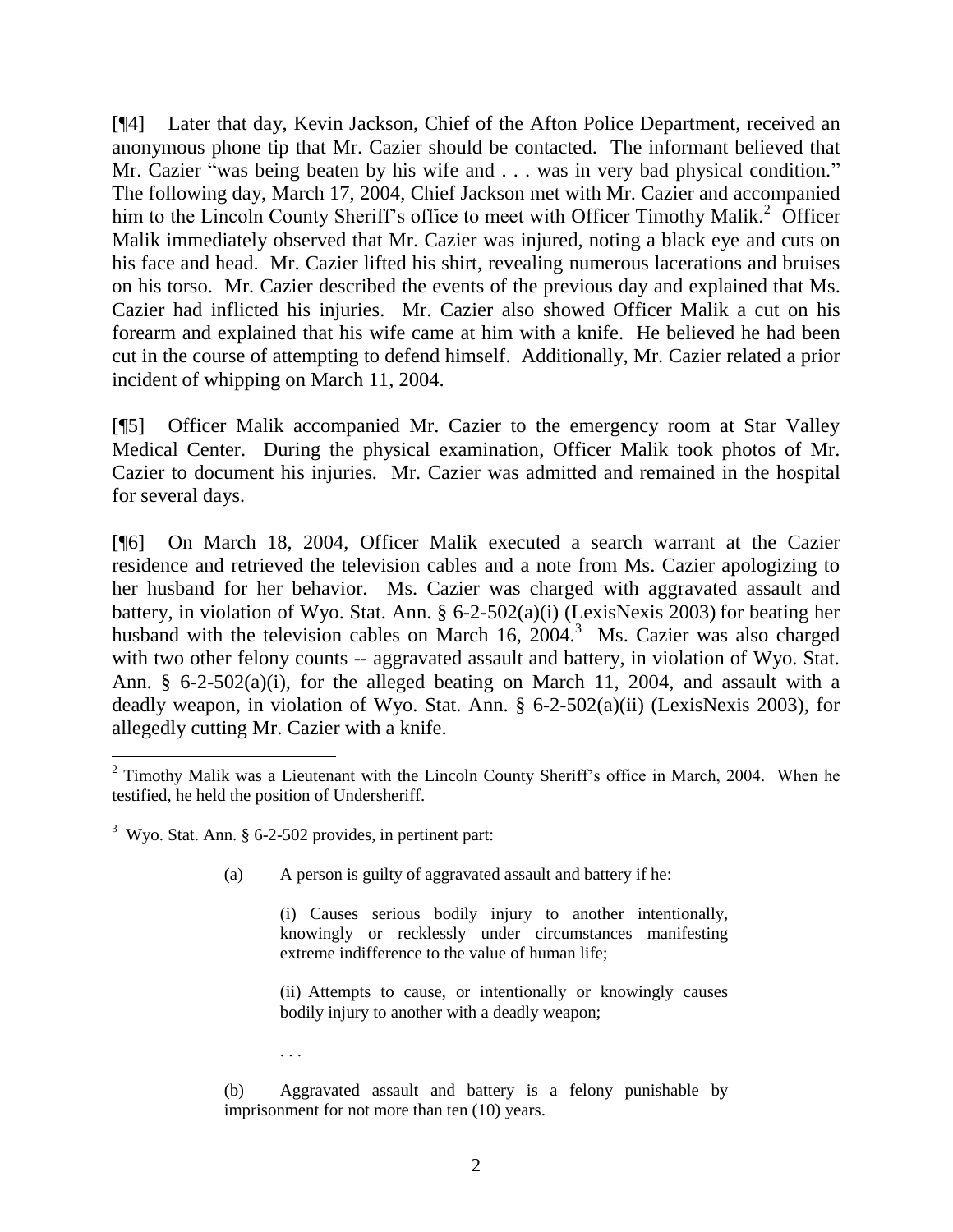[¶7] A jury trial was held. Ms. Cazier denied any fight with her husband on March 11, 2004, and introduced evidence that he was at work at the time. Ms. Cazier did not dispute that she and her husband fought on March 16, 2004, that she had hit him with the cables, or that she had armed herself with a knife. However, she claimed that Mr. Cazier had been the aggressor and described her actions as self defense. She denied that Mr. Cazier had been cut by the knife during their fight. She also claimed that Mr. Cazier caused many of his own injuries by hitting himself. The jury found Ms. Cazier guilty of one count of aggravated assault and battery for beating Mr. Cazier with the cables on March 16, 2004. The jury returned a not guilty verdict on the other two counts.

[¶8] Ms. Cazier was sentenced to a term of imprisonment of eighteen months to five years, which was suspended pending completion of a split sentence -- one year of incarceration in the Lincoln County Jail and three years of supervised probation. The sentence was stayed pending this appeal. Further facts will be discussed as needed in our review of Ms. Cazier's claims on appeal.

# *STANDARD OF REVIEW*

[¶9] We review the denial of a mistrial motion under an abuse of discretion standard. *Lucero v. State*, 14 P.3d 920, 924 (Wyo. 2000). Judicial discretion is a composite of many things, among which are conclusions drawn from objective criteria; it means a sound judgment exercised with regard to what is right under the circumstances and without doing so arbitrarily or capriciously. *Id*.

[¶10] Evidentiary rulings are also committed to the sound discretion of the district court and are not subject to appellate second guessing absent an abuse of discretion. *Lopez v. State*, 2004 WY 103, ¶ 21, 98 P.3d 143, 149 (Wyo. 2004). When no objection is made at trial to the evidence challenged on appeal, we apply our plain error standard of review. Plain error will not be found unless: (1) the record clearly reflects the alleged error; (2) the party claiming the error demonstrates a violation of a clear and unequivocal rule of law; and (3) the party proves that the violation adversely affected a substantial right resulting in material prejudice. *Miller v. State*, 2006 WY 17, ¶ 15, 127 P.3d 793, 797-798 (Wyo. 2006).

[¶11] In reviewing the sufficiency of the evidence, "[w]e assess whether all the evidence presented is adequate to form the basis for an inference of guilt beyond a reasonable doubt to be drawn by a finder of fact when that evidence is viewed in the light most favorable to the State." *Lopez v. State*, 2004 WY 28, ¶ 16, 86 P.3d 851, 857 (Wyo. 2004) (quoting *Estrada-Sanchez v. State*, 2003 WY 45, ¶ 6, 66 P.3d 703, 707 (Wyo. 2003)).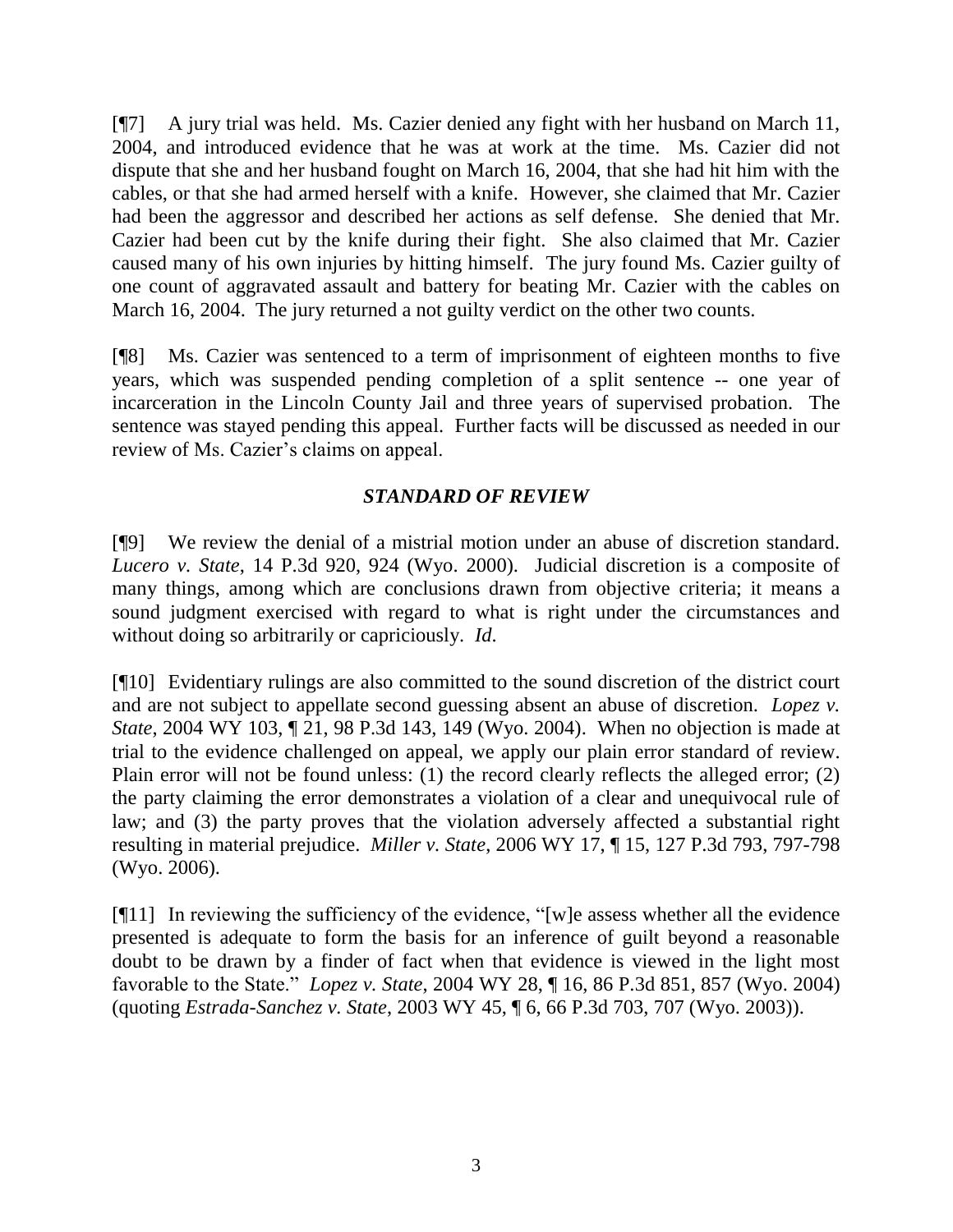### *DISCUSSION*

#### *Motion for mistrial (for improper comment on silence)*

[¶12] Ms. Cazier claims that the district court should have granted her motion for a mistrial after the State"s first witness, Officer Malik, testified **"**I tried to interview [Ms. Cazier] and she didn"t want to talk to me."She contends this constituted an improper comment on her exercise of her constitutional right to remain silent.

[¶13] We have described the right to remain silent as "one of the most fundamental rights accorded a defendant in our criminal justice system." *Williams v. State*, 2004 WY 117, ¶ 18, 99 P.3d 432, 444 (Wyo. 2004). The right to silence provided by Article 1, Section 11 of the Wyoming Constitution is self-executing, existing pre-arrest when an individual is questioned by the state's agents for purposes of a criminal investigation.<sup>4</sup> *Tortolito v. State*, 901 P.2d 387, 390 (Wyo. 1995). "Accordingly, the prosecutorial use of the citizen"s silence to infer the guilt of the citizen is constitutionally prohibited." *Id.*

> In right-to-silence cases, we evaluate ""the entire context in which the statements were made" and we will "not take sentences and phrases out of context."" *Spinner v. State*, 2003 WY 106, ¶ 19, 75 P.3d 1016, 1024 (Wyo. 2003) (quoting *Robinson v. State*, 11 P.3d 361, 373 (Wyo. 2000), *cert. denied*, 532 U.S. 980, 121 S.Ct. 1620, 149 L.Ed.2d 483 (2001)). We also consider ""whether the prosecutor asked improper questions, whether he emphasized or followed up on the silence issue, and whether he attempted to exploit the issue in any way."" *Spinner*, 2003 WY 106, ¶ 19, 75 P.3d at 1024 (quoting *Lancaster v. State*, 2002 WY 45, ¶ 39, 43 P.3d 80, 96 (Wyo. 2002)).

*Abeyta v. State*, 2003 WY 136, ¶ 12, 78 P.3d 664, 667-668 (Wyo. 2003).

[¶14] The statement at issue arose during cross examination when defense counsel inquired as to the nature and extent of the investigation. Officer Malik testified as follows:

 $\overline{a}$ 

<sup>4</sup> Article 1, Section 11 of the Wyoming Constitution states:

No person shall be compelled to testify against himself in any criminal case, nor shall any person be twice put in jeopardy for the same offense. If a jury disagree, or if the judgment be arrested after a verdict, or if the judgment be reversed for error in law, the accused shall not be deemed to have been in jeopardy.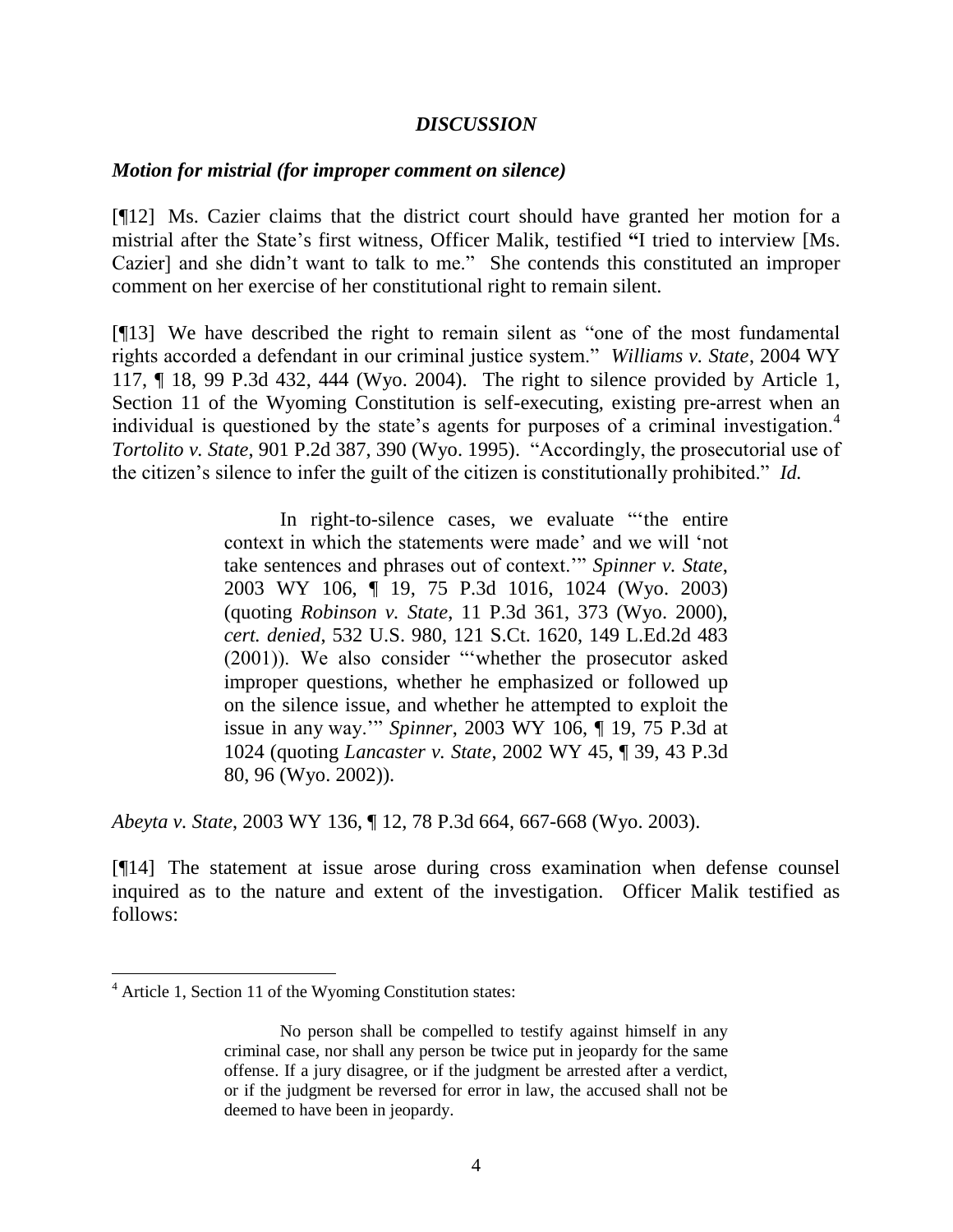[Defense Counsel] Now, and you never interviewed [the children] to see--

[Malik] I never interviewed them.

- Q. -- to see what they had to say, if this incident even took place on the  $11<sup>th</sup>$ ? Is that what you mean by an objective interview? You just took [Mr. Cazier's] word for it, didn't you?
- A. Say that again?
- Q. You just took [Mr. Cazier"s] word for it that it had happened as he said?

# A. **Well, I tried to interview Danyel and she didn't want to talk to me.**

(Emphasis added.)

[¶15] Defense counsel objected. The district court sustained the objection and then held discussions with counsel in chambers. Defense counsel moved for a mistrial, which the district court took under advisement. The district court offered to provide a curative instruction to the jury when the trial resumed, but defense counsel preferred not to draw undue attention to the testimony at that time. After dismissing the jury at the end of the first day of trial, the district court announced its ruling on the motion for a mistrial. The district court provisionally denied the motion, indicating that if the State tried to refer to the statement or include it in argument, that it would reexamine the motion. The prosecution made no reference to Officer Malik"s statement during the remainder of the trial.

[¶16] "Granting a mistrial is an extreme and drastic remedy that should be resorted to only in the face of an error so prejudicial that justice could not be served by proceeding with trial." *Allen v. State*, 2002 WY 48, ¶ 75, 43 P.3d 551, 575 (Wyo. 2002) (quoting *Warner v. State*, 897 P.2d 472, 474 (Wyo. 1995)). In reviewing the district court's decision for an abuse of discretion, we inquire as to the reasonableness of the choice made by the trial court. *Lucero*, 14 P.3d at 924. We have recognized that the district court is in the best position to assess any prejudicial impact of this type of claimed error. *Allen*, ¶ 75, 43 P.3d at 575.

[¶17] Ms. Cazier characterizes Officer Malik"s response to the question as a "gratuitous, unsolicited comment to the jury" concerning the exercise of her right to remain silent. "A comment upon an accused"s silence occurs when used to the state"s advantage either as substantive evidence of guilt or to suggest to the jury that the silence was an admission of guilt." *Tortolito*, 901 P.2d at 391. The statement was not elicited by the prosecution.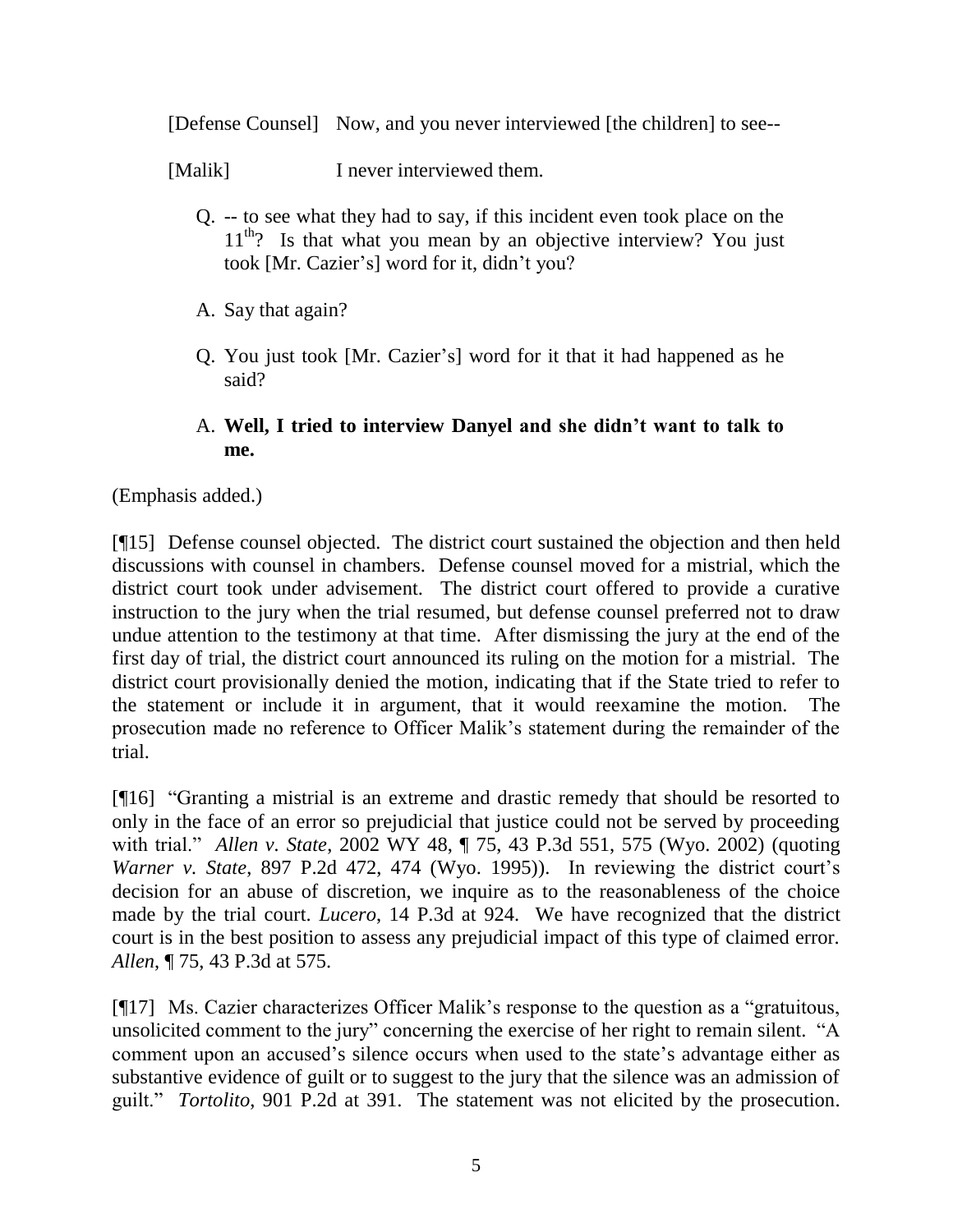The record, read in context, does not reflect Officer Malik"s intent to cast guilt upon Ms. Cazier. He was responding to vigorous cross-examination, and in his efforts to defend his impartiality and investigatory techniques, he mentioned Ms. Cazier's refusal to speak to him.

[¶18] The district court responded reasonably to the motion. The district court offered to draft a curative instruction, advising the jury of Ms. Cazier"s constitutional right and prohibiting any inference from her pretrial silence. Defense counsel"s rejection of this offer was a "tactical decision that this court will not second guess." *Chapman v. State*, 2001 WY 25, ¶ 22, 18 P.3d 1164, 1174 (Wyo. 2001). The district court gave thoughtful consideration to Ms. Cazier"s request for a mistrial and even upon denying it, left the matter open for further consideration if the State attempted to use that portion of Officer Malik"s testimony to its advantage. In concluding that a mistrial was not warranted, the district court relied on *Hughes v. State*, 658 P.2d 1294 (Wyo. 1983). In *Hughes*, we held that "a fleeting reference to appellant"s silence, not resulting from inquiry by the prosecution nor exploited by the prosecution, is not error." *Id.,* 658 P.2d at 1296. We agree with the district court's assessment. The record does not reveal that the State attempted to use Officer Malik"s statement to its advantage. The State did not ask the jury to consider Ms. Cazier"s pretrial silence as evidence of her guilt. Accordingly, we can find no abuse of discretion in the district court's denial of Ms. Cazier's motion for a mistrial.

# *Evidentiary rulings*

[¶19] Ms. Cazier presents three issues relating to the admission of evidence. In each instance, defense counsel did not object to the evidence that was admitted. Often, it was defense counsel"s questioning that elicited the testimony which Ms. Cazier complains of on appeal. Rather than assume these aspects of defense counsel"s trial presentation were misguided, we are mindful that in some circumstances, a failure to object may not be a failure at all, but a tactical decision. Trial counsel may not want to highlight troublesome testimony or, alternatively, may see an opportunity to use such evidence to its advantage. *E.g., Sorensen v. State*, 6 P.3d 657, 666 (Wyo. 2000) (recognizing that defense counsel may make a tactical decision to avoid highlighting certain testimony); *Dudley v. State*, 951 P.2d 1176, 1181 (Wyo. 1998) (recognizing that it is a "tactical decision to follow the path to impeachment rather than challenging the admission of the evidence"); *Beintema v. State*, 936 P.2d 1221, 1228 (Wyo. 1997) ("Counsel may, as a matter of trial strategy, choose not to request a limiting instruction in order to avoid emphasizing the unfavorable evidence."). We are reluctant to second guess such tactical decisions. "It is difficult to discern the atmosphere of a trial or how the jury perceived the proceedings from the sterile, black and white transcript." *Belden v. State*, 2003 WY 89, ¶ 24, 73 P.3d 1041, 1081 (Wyo. 2003). We are in a much better position to review claimed evidentiary errors when an objection is made at the trial level and counsel and the district court can explore and express how the evidence at issue may be impacting the trial.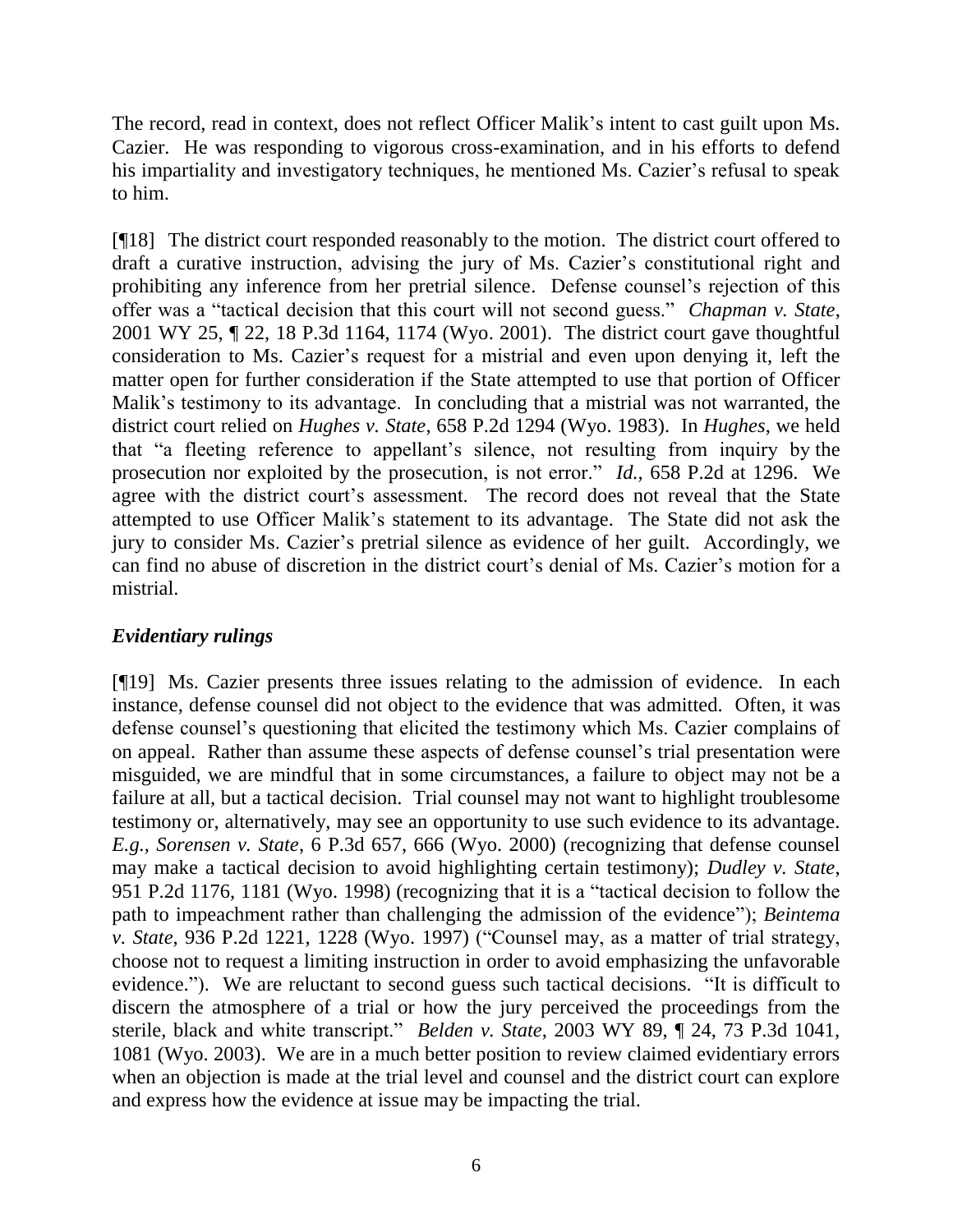[¶20] At trial Ms. Cazier did not deny the tumultuous nature of the Cazier"s marital relationship and the physical altercation on March 16, 2004. However, the defense claimed that Ms. Cazier acted in self-defense and that her husband was the first aggressor and the cause of the injuries. The defense sought to provide alternate explanations for the State's evidence and challenged the credibility of the State's two key witnesses, Mr. Cazier and Officer Malik. The defense focused upon Mr. Cazier"s self-destructive behavior and his motives for fabricating allegations against his wife. Additionally, the defense attempted to show that Officer Malik was biased, had rushed to judgment, and had conducted his investigation accordingly. As a result of this strategy, defense counsel pursued lines of questioning and introduced evidence to develop those theories.

[¶21] "Generally, a party introducing evidence cannot complain on appeal that the evidence was erroneously admitted." *Ohler v. United States*, 529 U.S. 753, 755, 120 S.Ct. 1851, 1853, 146 L.Ed.2d 826 (2000). We have also explained that defense counsel may "open the door" to evidence that the State would otherwise not have been allowed to introduce:

> This Court has recognized that a defendant may open the door to otherwise inadmissible testimony when he inquires about a particular subject, including evidence of prior criminal misconduct. When the defendant initiates a line of questioning, the prosecutor is entitled to make a permissible inquiry without crossing into prosecutorial overkill.

> > It is usually a basic function of redirect examination to allow a witness to explain his testimony elicited on cross-examination. . . . The opening of the door concept, however, reaches further and is an extension of that familiar rule. Succinctly stated, the opening the door rule is that a party who in some way permits the trial judge to let down the gates to a field of inquiry that is not competent but relevant cannot complain if his adversary is also allowed to avail himself of the opening within its scope.

*White v. State*, 2003 WY 163, ¶ 11, 80 P.3d 642, 648 (Wyo. 2003) (internal citations and quotation marks omitted). *See also United States v. Beverly*, 5 F.3d 633, 639 (2d Cir. 1993) (recognizing that once a defendant has put certain activity in issue by offering innocent explanations for or denying wrong-doing, the government is entitled to rebut by showing that the defendant has lied); *United States v. Garcia*, 936 F.2d 648, 653-654 (2d Cir. 1991) (noting that when a defendant offers an innocent explanation, he opens the door to questioning into the truth of his testimony). With these general comments in mind, we address Ms. Cazier's claims of evidentiary error.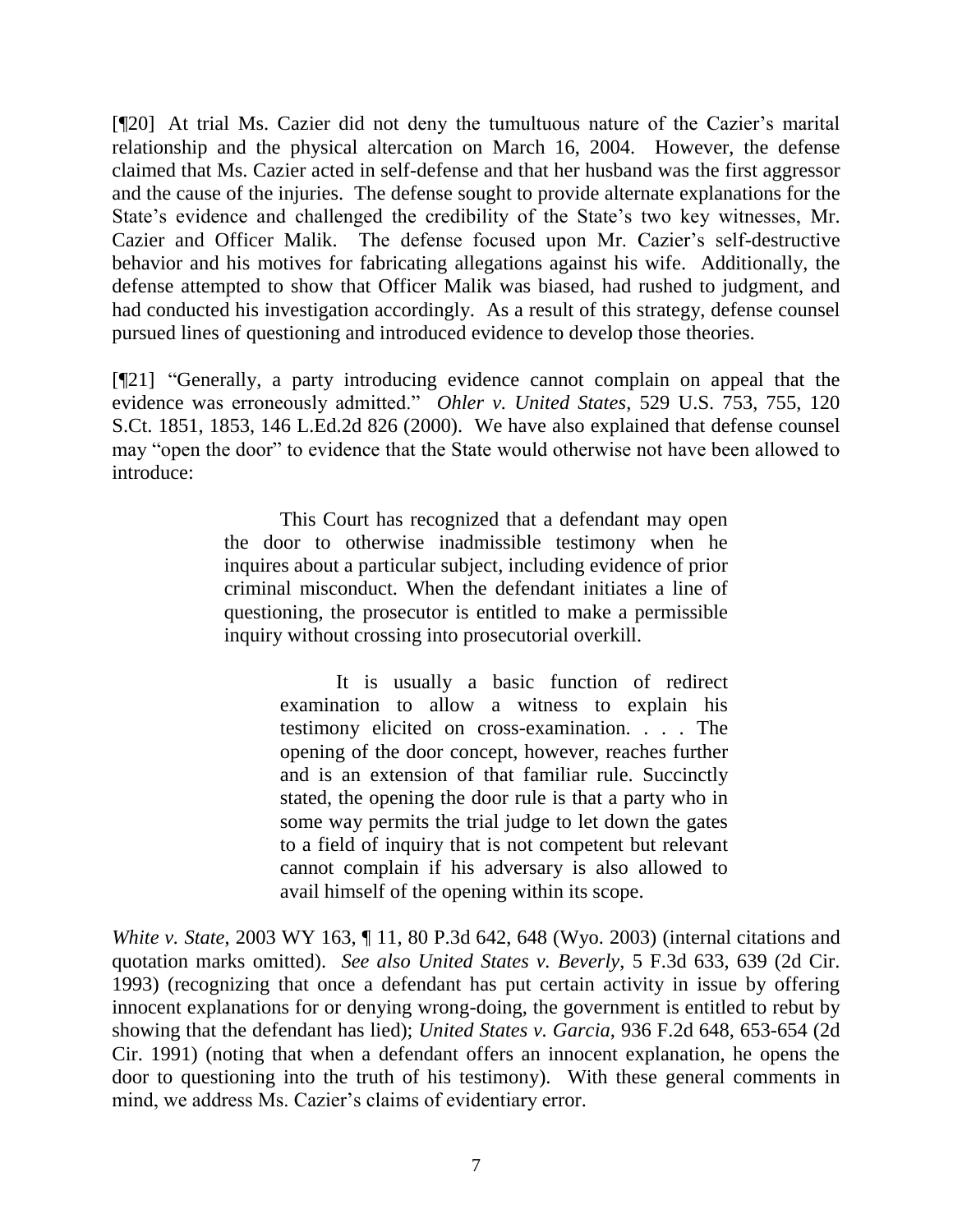## *A) Prior bad acts*

[¶22] Ms. Cazier asserts that the district court erred in admitting evidence of uncharged misconduct, contrary to W.R.E. 404(b). Ms. Cazier challenges testimony that she: (1) hurt her husband on previous occasions; (2) forced Mr. Cazier to make a false police report after one of those previous occasions; and (3) made her daughter falsely report the events of March 16, 2004. It is helpful to examine how the challenged testimony arose, placing the testimony in context, before analyzing Ms. Cazier's claim of error.

[¶23] Mr. Cazier testified during the State's case-in-chief. During cross-examination, defense counsel expounded upon its theory that Mr. Cazier's injuries were self-inflicted. Mr. Cazier was questioned about hurting himself:

[Defense Counsel] [The prosecutor] asked you if you did that to yourself, if you ever hurt yourself. You do sometimes, don"t you?

[Mr. Cazier] No.

- Q. When you get angry?
- A. No.
- Q. Haven"t people seen you do that?
- A. No.
- Q. Didn"t you not too long before that hit yourself well, hit Danyel and yourself with a broom stick?
- A. I was just I took it from her. I was hitting around with it. I accidentally hit her.
- Q. And you hit yourself, also?
- A. Yeah, not hard.
- Q. Don"t you sometimes hit yourself in the face when you get mad?
- A. No.
- Q. Don"t you sometimes thump yourself on the thigh when you get mad?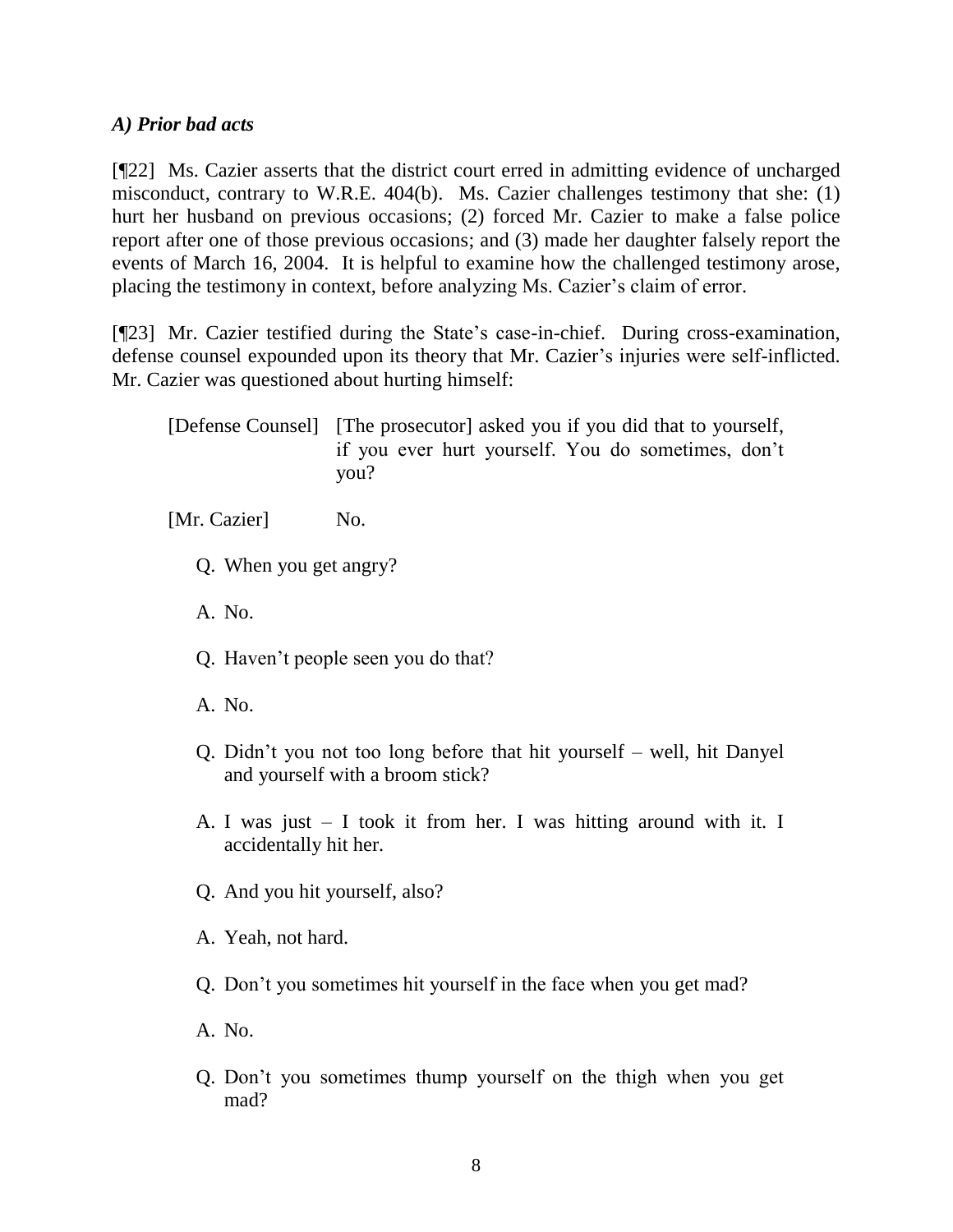- A.  $I I$  hit my thigh because  $I I$  didn't want to hit her. I wasn't about to hit her.
- Q. So you channel your anger elsewhere?
- A. Yes.
- Q. Okay. Sometimes, you even bang you head on the tile, don"t you?
- A. No. She"d grab my hair and throw me down on the ground, down on the floor, and end up hitting the tile.

In response to this line of questioning, redirect included the following exchange:

[Prosecutor] Okay. And [defense counsel] talked to you and asked you if you, in the past, had hurt yourself. Had you hurt yourself in the past?

[Mr. Cazier] No.

- Q. Okay. Had you told people that you"d hurt yourself in the past?
- A. Yes.
- Q. And who have you told that to?
- A. People I work with.
- Q. Okay. Why do you tell them that?
- A. I didn"t want them to know the truth. I was ashamed of it, embarrassed.
- Q. Had you told Deputy Malik earlier this year that you"d hurt yourself?
- A. Yes.
- Q. Why did you tell Deputy Malik that?
- A. Because she would told me that she wasn't going to jail over if I died or that….She was forcing me to do it.
- Q. And did you do what you were told to do?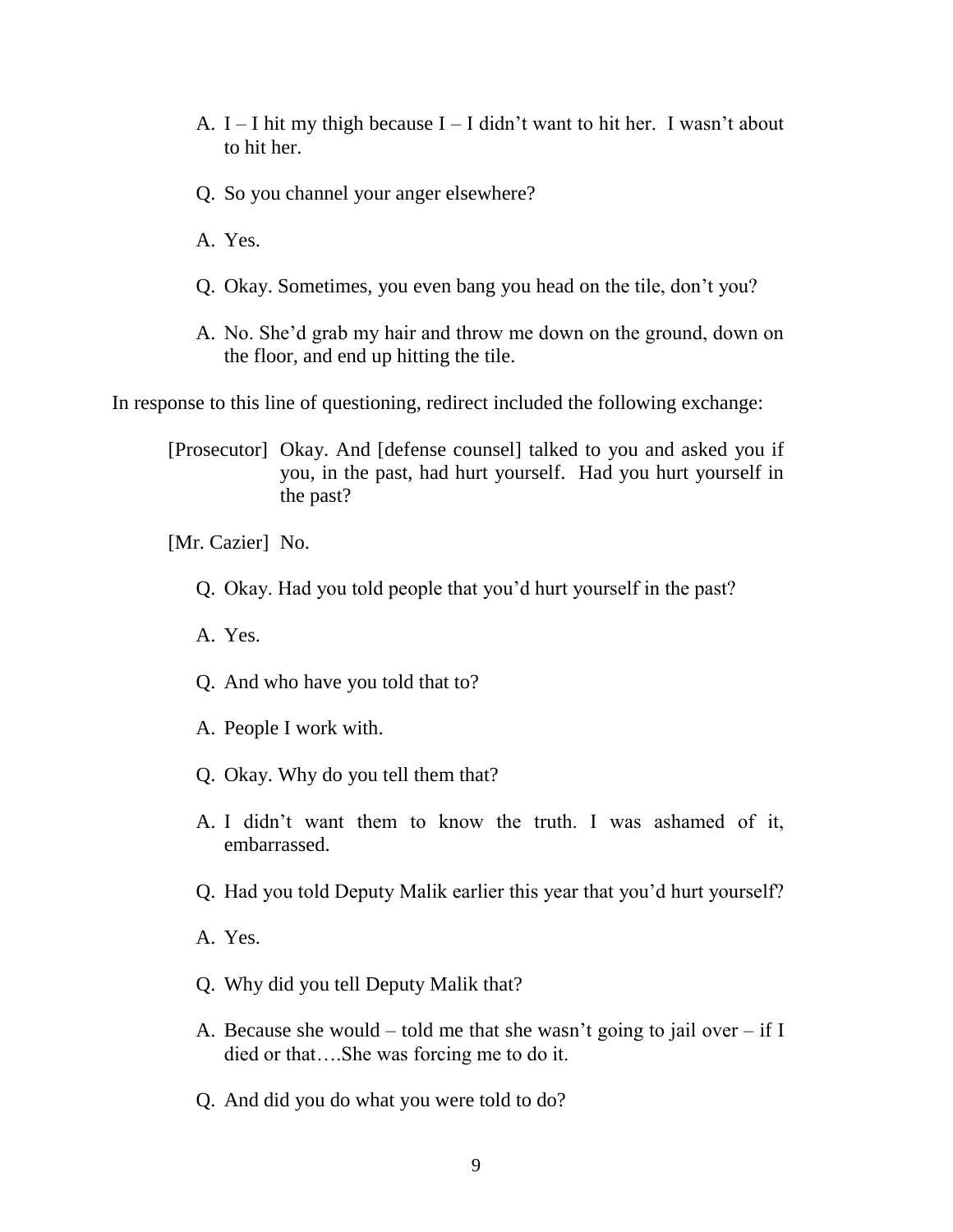A. Yes.

[¶24] Ms. Cazier testified on her own behalf. At the end of her description of the physical altercation that she and Mr. Cazier had on March 16, 2004, she testified:

[Ms. Cazier] … And he got mad and let out a yell, like an aggravated yell like (indicating) and he was punching his legs.

[Defense counsel] Punching his own legs?

- A. Yes.
- Q. Where did he punch?
- A. In the thigh, the leg, right here.
- Q. Just with a fist?
- A. With a knuckle.
- Q. … Is that something he does –
- A. All the time.
- Q. -- when he gets angry or frustrated?
- A. When he gets mad and frustrated.
- Q. Does he say why?
- A. No.
- Q. … Does he do anything else, I guess I would characterize it as a tension release, when he gets angry?
- A. Anything else –
- Q. To himself?
- A. He's banged his head on the tile floor. He's hit himself in the head with shoes. He's busted things. He's punched his truck bumper, which is metal.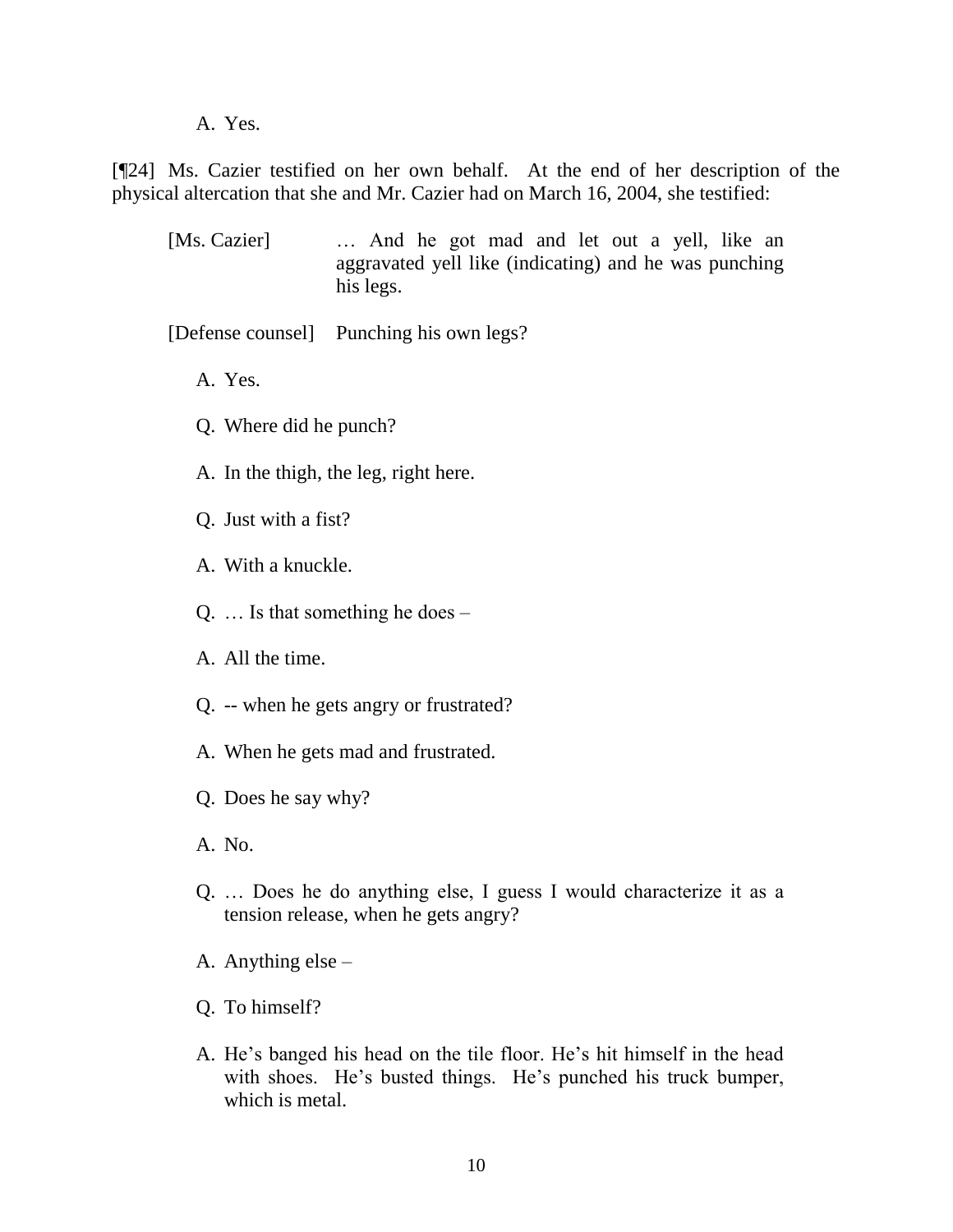[¶25] The defense also presented the testimony of LC, Mr. and Ms. Cazier's thirteenyear old daughter. She was asked about having seen her parents fight:

[Defense counsel] Do they sometimes hit each other?

[LC] Yeah.

- Q. Have you seen your dad get real mad?
- A. (The Witness nodded.)
- Q. What does he do when he gets mad?
- A. He either he sometimes smacks his head against the tile and hits himself with a – with a broom. And he would punch himself in the face and hit himself in the face with a shoe.

The State cross examined LC and elicited the following:

[Prosecutor] Have you seen your mom hit your dad?

[LC] Yeah.

- Q. Have you seen your mom hurt your dad?
- A. (The Witness nodded.)
	- …
- Q. Did you call the Sheriff"s Office and tell them that your mom had hit your dad?
- A. No.
- Q. Okay. Did you call the Sheriff"s Office after your dad left home?
- A. Yeah.
- Q. Okay. What did you tell them?
- A. I don"t remember exactly what I said. I think it was, like, what my mom did to my dad, my dad done to her, also.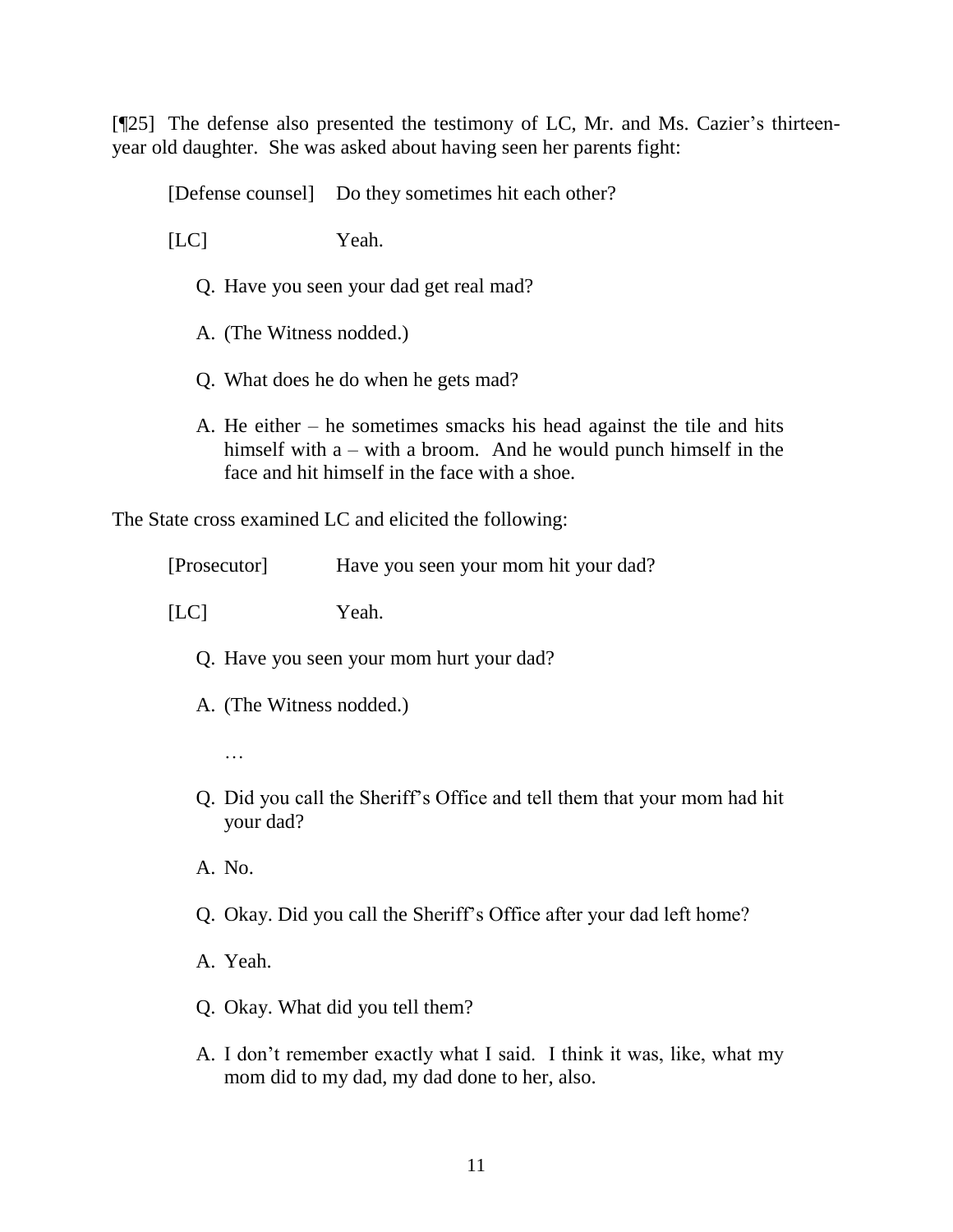- …
- Q. Do you remember talking to Chief Kevin Jackson of the Afton Police Department some months later?
- A. Yeah.
- Q. Did you talk to Chief Jackson about that?
- A. Yeah.
- Q. What did you tell Chief Jackson?
- A. I didn"t I didn"t talk that much. He did most of the talking.
- Q. Okay. Did you tell Chief Jackson that your mom had you make that phone call?
- A. (The Witness shook her head.)
- Q. Okay. You don"t remember that?
- A. I know he he never asked me that.

[¶26] In its rebuttal case, the State called Afton Police Chief Kevin Jackson as a witness. He was asked about a conversation he had with LC a few weeks after the incident of March 16, 2004. When asked if LC had spoken to him about making a phone call to the Sheriff"s Office after her dad was in the hospital, Chief Jackson testified that LC told him "that she had been told to call the Sheriff"s Department and say that [Mr. Cazier] had been beating the mother."

[¶27] Also in rebuttal, the State recalled Officer Malik. He described contact he had with the Caziers in January of 2004, when they came in to talk to him:

[Prosecutor] Did you speak to both of them?

[Malik] Yes, I did.

- Q. What did they want to speak to you about?
- A. They wanted to speak to me about Danyel was pretty adamant . . . that [Mr. Cazier] tell me that whatever marks were on him at the time were done by himself, that he had – he had hit himself.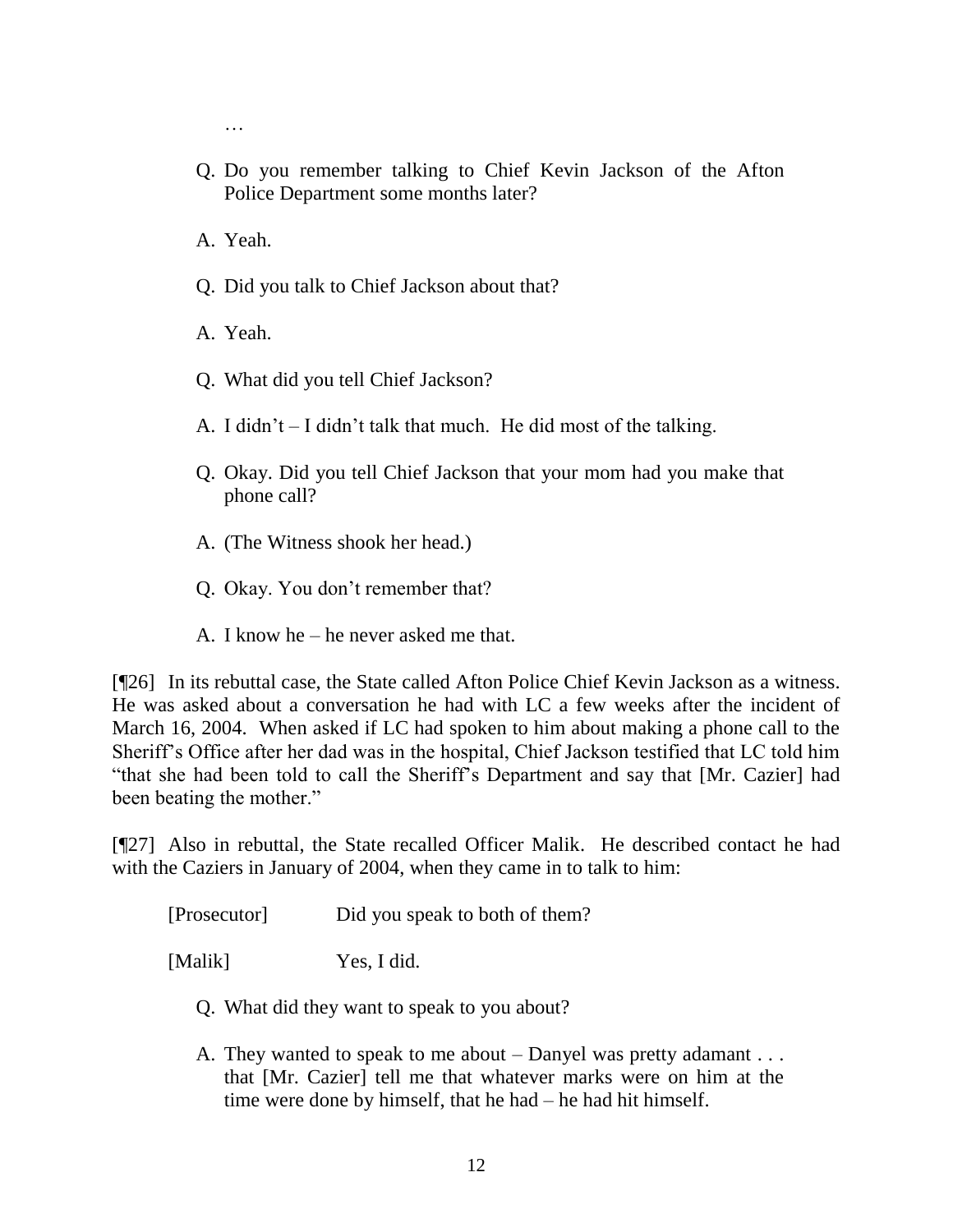Q. Okay. And did you talk to [Mr. Cazier] about that?

A. Yes.

Q. Did you talk to him alone?

A. Yes.

- Q. Did he have a tape recorder?
- A. Yes, he did. She was pretty adamant about that he carry it with him and not turn it off.
- Q. Okay. Did he use that tape recorder?
- A. Yes.

Defense counsel inquired further on cross examination:

| [Defense Counsel] | And [Mr. Cazier] told you he'd inflicted those<br>injuries on himself? |
|-------------------|------------------------------------------------------------------------|
| [Malik]           | Yes, he did.                                                           |

[¶28] Ms. Cazier did not object to the testimony at trial. She contends that no objection was needed, citing to *Williams*, ¶ 12, 99 P.3d at 439 and *Howard v. State*, 2002 WY 40, ¶ 23, 42 P. 3d 483, 491 (Wyo. 2002) (holding that where a defendant files a pretrial demand for notice of intent to introduce evidence under W.R.E. 404(b), the same shall be treated as the making of a timely objection to the introduction of such evidence). The State concedes that Ms. Cazier filed a pretrial demand but questions whether it was timely because it did not comply with the district court's scheduling order. The record is not clear whether the district court imposed a deadline for defense counsel to demand notice of  $404(b)$  evidence.<sup>5</sup> However, for purposes of this opinion, we will assume that Ms. Cazier"s pretrial demand was timely, and pursuant to *Williams* and *Howard*, constituted a timely objection to 404(b) evidence.

[¶29] Ms. Cazier claims that contrary to the requirements of *Gleason v. State*, 2002 WY 161, 57 P.3d 332 (Wyo. 2002), the State failed to provide notice and identify the

<sup>&</sup>lt;sup>5</sup> Several orders refer to a deadline for motions, requiring them to be filed within twenty days of arraignment. However, at the scheduling conference, the district court indicated that the post-arraignment deadline pertained to jurisdictional matters or motions involving the charges. The district court distinguished evidentiary motions and directed the parties to file such motions prior to the pretrial conference.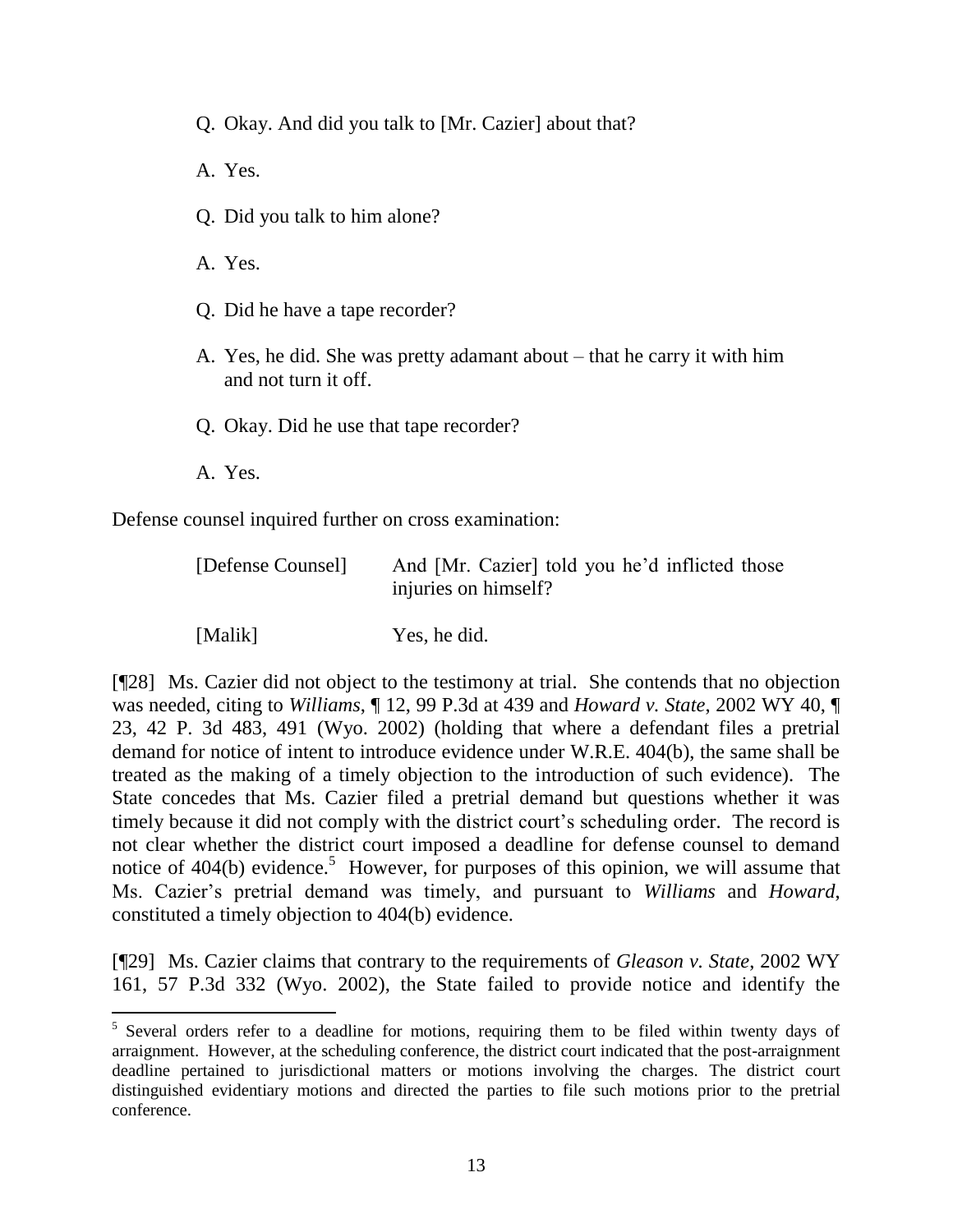permissible purpose of this evidence under W.R.E. 404(b), and the district court failed to evaluate this evidence prior to its admission. We directed in *Gleason* that in cases involving the admissibility of evidence under W.R.E. 404(b), "the record shall reflect the trial court"s identification of the purpose or purposes for admission of the evidence, the findings and conclusions establishing relevance and probative value, and the factors considered in balancing probative value against the potential for unfair prejudice." *Id.*, ¶ 30, 57 P.3d at 343.

[¶30] W.R.E. 404 provides:

(a) *Character evidence generally. -* Evidence of a person"s character or a trait of his character is not admissible for the purpose of proving that he acted in conformity therewith on a particular occasion, except:

> (1) Character of Accused. - Evidence of a pertinent trait of his character offered by an accused, or by the prosecution to rebut the same;

> (2) Character of Victim. - Evidence of a pertinent trait of character of the victim of the crime offered by an accused, or by the prosecution to rebut the same, or evidence of a character trait of peacefulness of the victim offered by the prosecution in a homicide case to rebut evidence that the victim was the first aggressor;

> (3) Character of Witness. - Evidence of the character of a witness, as provided in Rules 607, 608, and 609.

(b) *Other crimes, wrongs, or acts. -* Evidence of other crimes, wrongs, or acts is not admissible to prove the character of a person in order to show that he acted in conformity therewith. It may, however, be admissible for other purposes, such as proof of motive, opportunity, intent, preparation, plan, knowledge, identity, or absence of mistake or accident.

We have described Rule 404 as governing evidence introduced "only to demonstrate that the defendant has a disposition to commit crimes." *Gleason*, ¶ 17, 57 P.3d at 340.

[¶31] Although admission of 404(b) evidence in the absence of proper notice of the State's intent to introduce such evidence is error, an appellant cannot demonstrate error by simply branding any evidence 404(b) evidence. Neither defense counsel nor the trial court recognized any 404(b) issue regarding the testimony set forth above. On appeal,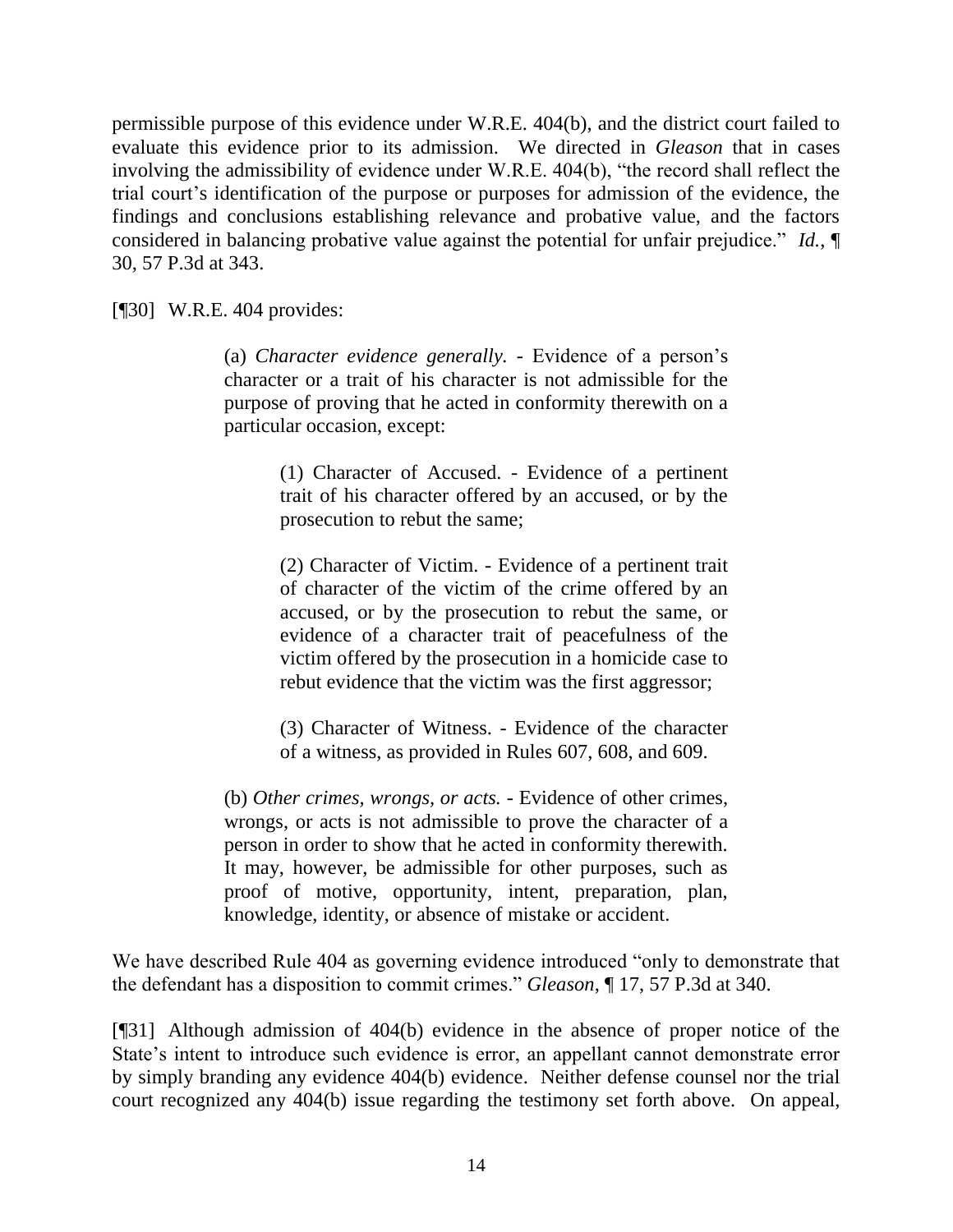the State argues that the lack of objection or trial court attention to the testimony can be easily explained if the testimony did not implicate W.R.E. 404.

[ $[$ [32] Pursuant to the exception in W.R.E. 404(a)(3), evidence admitted to impeach a witness' credibility falls outside the ambit of the rule. "The credibility of a witness may be attacked by any party, including the party calling him." W.R.E. 607. "A corollary to the rule allowing a party to attack the credibility of a witness is to permit the opposing party to bolster that credibility." *Strickland v. State*, 2004 WY 91, ¶ 22, 94 P.3d 1034, 1046 (Wyo. 2004).

[¶33] We agree with the State that the evidence challenged by Ms. Cazier was not truly 404(b) evidence. While some of this testimony may have had the collateral effect of painting Ms. Cazier in an unfavorable light, the primary purpose of the testimony involved the impeachment and rehabilitation of the credibility of witnesses. Moreover, when the defendant initiates a line of questioning, the prosecutor is entitled to make a permissible inquiry without crossing into prosecutorial overkill. *Espinoza v. State*, 969 P.2d 542, 546 (Wyo. 1998). Specifically, "[a] defendant may 'open the door' on crossexamination to evidence of prior criminal misconduct." *Id.* (quoting *Chavez-Becerra v. State*, 924 P.2d 63, 69 (Wyo. 1996)).

[¶34] None of the three areas of testimony challenged by Ms. Cazier contravened W.R.E. 404(b). The claimed instances of past violence by Ms. Cazier arose in the rehabilitation of Mr. Cazier, after defense counsel had opened the door by questioning him concerning specific injuries he had incurred in the past. Officer Malik"s description of his contact with the Caziers in January of 2004 was permissible because it provided specific contradiction to Ms. Cazier's testimony that she had not forced her husband to tape record his conversation with Officer Malik. Additionally, Chief Jackson's rebuttal testimony was permissible under W.R.E. 613(b) to introduce the prior inconsistent statement of LC because she was first given an opportunity to explain that statement but denied making it. $^6$ 

[¶35] Under the circumstances, we do not find impermissible inquiry or "prosecutorial overkill." *Espinoza*, 969 P.2d at 546. The State responded to the defense's theory and the testimony rebutting it was reasonably limited in scope. The State did not suggest that Ms. Cazier had a propensity to commit crime, nor was there any attempt to use evidence regarding Ms. Cazier"s prior conduct as substantive evidence of her guilt. Accordingly, we reject Ms. Cazier's claim that the district court was required to evaluate the evidence in accordance with the strictures of our 404(b) jurisprudence. We find no error.

 $\overline{a}$  $6$  Upon request, Ms. Cazier would have been entitled to have a jury instruction setting forth the limited purposes of the testimony. *Blumhagen v. State,* 11 P.3d 889, 896 (Wyo. 2000). In the absence of such a request, however, we cannot find fault with the district court for not giving a limiting instruction. *Id*.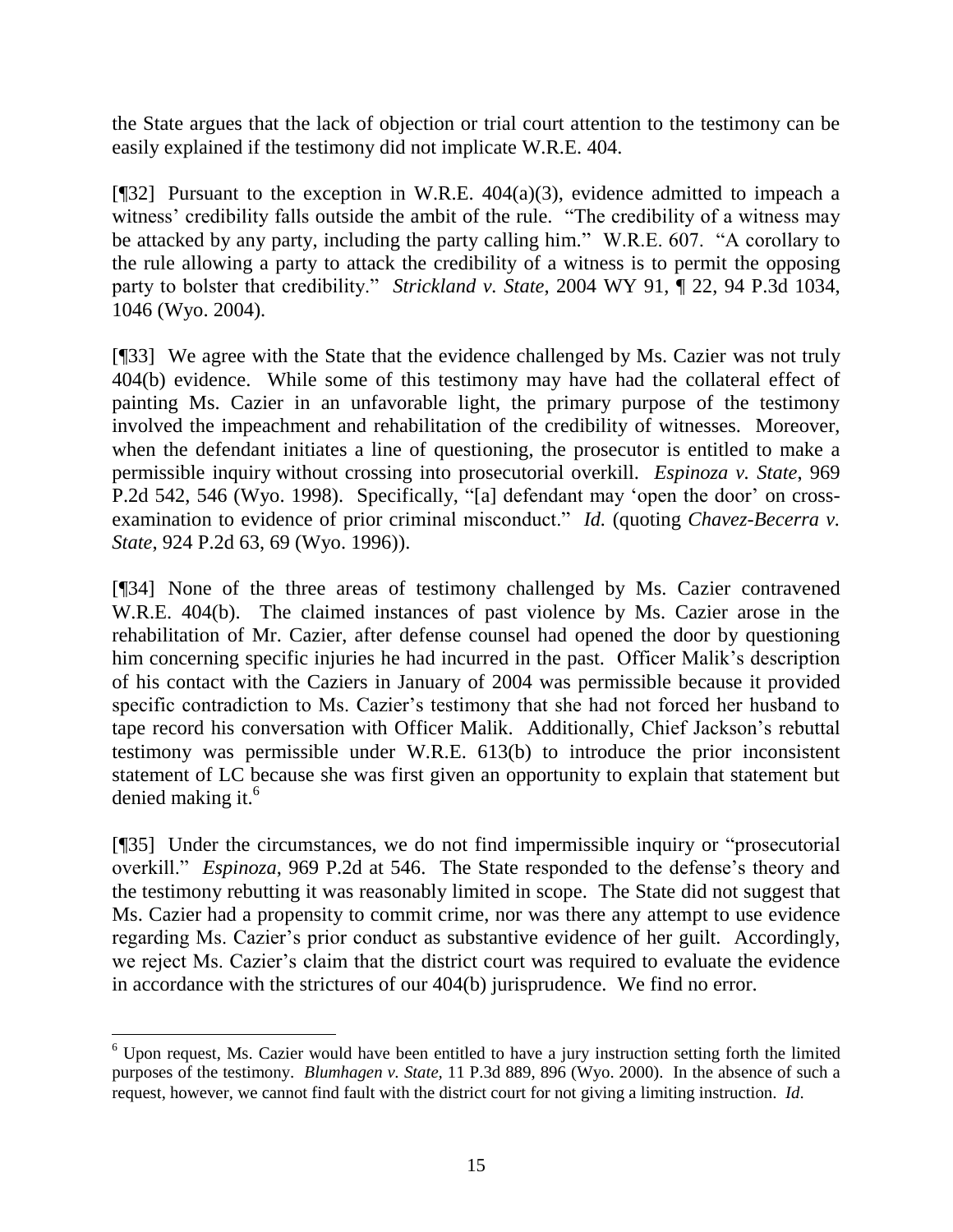# *B) Improper character evidence*

[¶36] For her next claim of error, Ms. Cazier asserts that Officer Malik offered "quasiexpert" opinion on "domestic violence couples" that constituted improper character evidence. She characterizes the testimony as "profile evidence" and analogizes it to expert testimony on battered woman syndrome, as discussed in *Skinner v. State*, 2001 WY 102, 33 P.3d 758 (Wyo. 2001). Ms. Cazier contends that this testimony, combined with the evidence of prior violence between herself and Mr. Cazier, demonstrated efforts by the prosecution to prove that she was a batterer who had acted in conformity with that role on March 16, 2004. No objection was made at trial, and so our review is for plain error. *Kenyon v. State*, 2004 WY 100, ¶ 20, 96 P.3d 1016, 1024-1025 (Wyo. 2004).

[¶37] During the State"s rebuttal case, Officer Malik testified as follows:

[Prosecutor]: [T]hroughout your law enforcement career, how many couples have you observed in situations like you"ve described?

- A. Domestic violence couples, you mean?
- Q. Yeah.
- A. Lots.
	- …
- Q. Have you watched and been able to get an idea about who the dominant party is when you deal with these types of situations?
- A. Oh, absolutely. Anybody could. Just in talking with the people, they would be able to see who was dominant.
- Q. On January 16, were you able to form an opinion as to who you thought was the dominant party?
- A. Absolutely. And I did state it in my in my report, that I felt that Danyel was the – the dominant person in this relationship.

[¶38] We have stated that we will closely scrutinize battered woman syndrome testimony presented by the State in its case-in-chief. *Skinner*, ¶¶ 26-27, 33 P.3d at 767; *Ryan v. State*, 988 P.2d 46, 55 (Wyo. 1999). We recognize that such testimony may run afoul of the Rule 404(a) prohibition on character evidence to prove that the defendant "acted in conformity therewith on a particular occasion." However, the ban of W.R.E.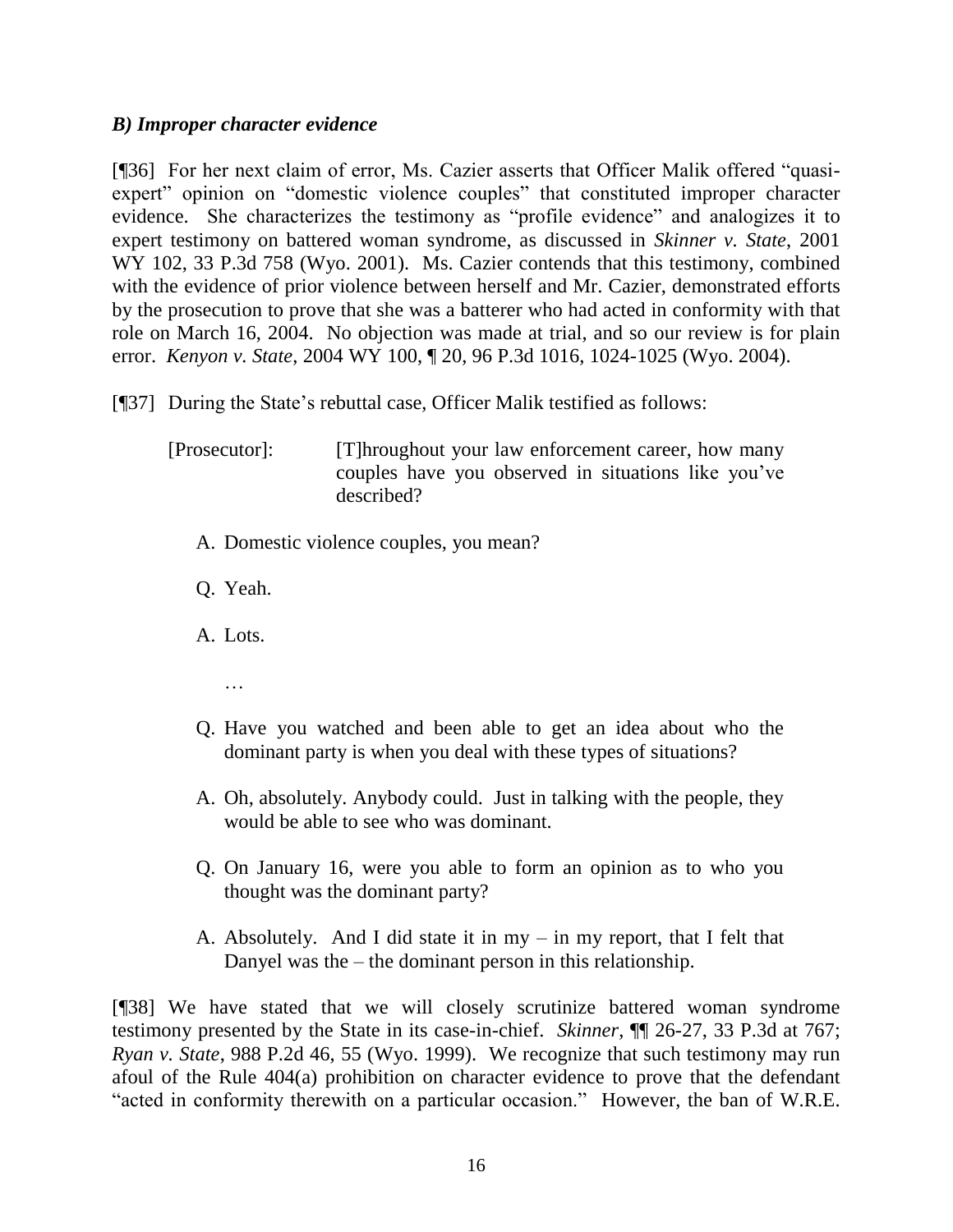404(a) is not absolute. The State is allowed to rebut evidence of character of the accused or the victim presented by the defense. W.R.E.  $404(a)(1)$  and (2).

[¶39] Ms. Cazier opened the door to this testimony. She presented evidence that Mr. Cazier engaged in self-injuring behavior on March 16, 2004, and buttressed that claim with evidence that he often acted that way. It is clear that Ms. Cazier introduced such evidence in order to prove that he had acted in conformity with that unusual trait on March 16, 2004. Additionally, she denied being the aggressor on that date. She testified regarding Mr. Cazier's larger size and greater strength, denying any possible dominance she could have had over her husband. In its rebuttal case, the State was entitled to counter Ms. Cazier"s characterizations and denials. One permissible method was to offer opinion evidence of character contradicting the traits that Ms. Cazier had described in Mr. Cazier and denied as to herself. *See* W.R.E. 405(a) ("In all cases in which evidence of character or a trait of character of a person is admissible, proof may be made by testimony … in the form of an opinion."); *Duran v. State*, 990 P.2d 1005, 1010-1011 (Wyo. 1999).

[¶40] Ms. Cazier further claims that the prosecutor erred by emphasizing in closing argument that the couple acted in conformity with their domestic violence roles. The general rule in Wyoming is that a failure to interpose a timely objection to improper argument is treated as a waiver, unless the prosecutor's misconduct is so flagrant as to constitute plain error, requiring reversal. *Belden*, ¶ 38, 73 P.3d at 1087. Having determined that the State was permitted to present opinion evidence of character in its rebuttal case, Ms. Cazier has failed to establish plain error. *Id*. To establish plain error, appellant must demonstrate "violation of a clear and unequivocal rule of law, clearly reflected in the record, resulting in the abridgment of a substantial right of the party to his material prejudice." *Id.*

# *C) Vouching for credibility of victim*

[¶41] Ms. Cazier claims that Officer Malik improperly vouched for the credibility of the victim, by saying Mr. Cazier looked "like a whipped pup" and "in my mind, I guess, I believed that he had been beat." The description of Mr. Cazier as a "whipped pup" arose during Officer Malik's testimony during the State's case-in-chief when he was describing his contact with Mr. Cazier on March 17, 2004:

| [Prosecutor]: | When you saw [Mr. Cazier], what was his demeanor?                                                                                                                                                         |
|---------------|-----------------------------------------------------------------------------------------------------------------------------------------------------------------------------------------------------------|
| [Malik]:      | I guess I'll say he looked like a whipped pup. He<br>wouldn't make eye contact. He would always look<br>down. Slumped over. You could hardly understand<br>what he had to say. He was hard to understand. |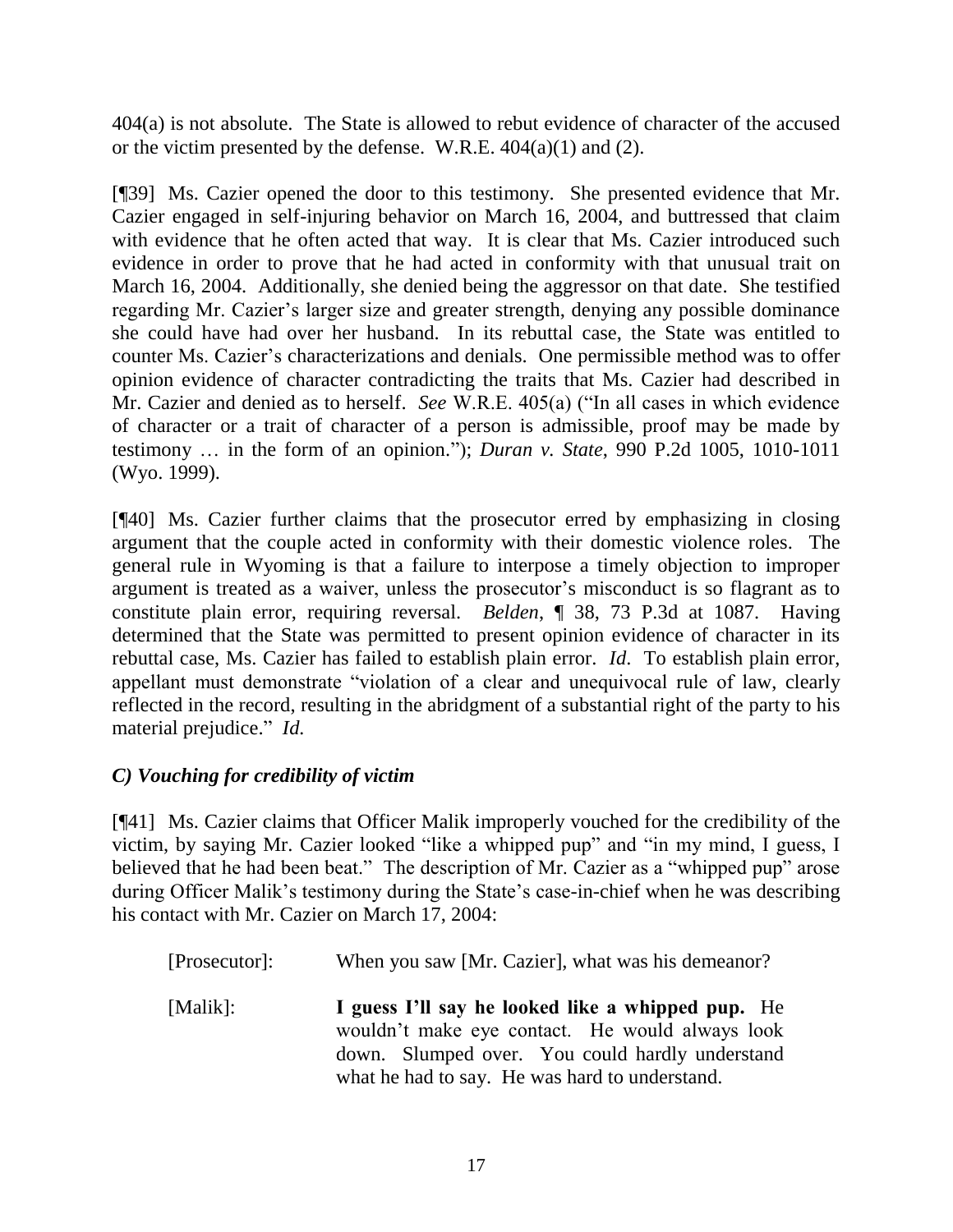(Emphasis added.)

There was no objection to the use of the phrase "whipped pup." As the trial progressed, defense counsel pursued a strategy to discredit Officer Malik"s conclusions as lacking impartiality and resulting from a hasty and predetermined investigation.

[¶42] During the State"s rebuttal case, Officer Malik testified concerning his contact with the Caziers in January 2004, prior to his investigation in March. On cross examination, defense counsel questioned Officer Malik regarding his impressions of the Caziers at that time, challenging his ability to read people and interpret relationship dynamics:

|                  | [Defense counsel]: Okay. Assessing the dominant party, how do you tell -<br>- by talking to them, is it the one that talks the most?                                                                                                                                                                                                                                                                                                                                                           |
|------------------|------------------------------------------------------------------------------------------------------------------------------------------------------------------------------------------------------------------------------------------------------------------------------------------------------------------------------------------------------------------------------------------------------------------------------------------------------------------------------------------------|
| [Officer Malik]: | Well, it's kind of obvious - - I think pretty much<br>anybody could see that - - that [Mr. Cazier], especially<br>at that point in time, he wouldn't even look at me. I<br>mean, he would look down at his - - at the desk. He<br>would look down at his hands. I would ask him a<br>question. I couldn't hardly hear what he had to say.<br>He - - he - - I think I said this before in the $-$ in the<br>previous hearings, that he looked like a whipped pup.<br>That's exactly what he - - |

- Q. I remember that and I was going to ask you that about yesterday. You mentioned when he came in on the  $16<sup>th</sup>$  - - or the  $17<sup>th</sup>$  of March that he looked like a whipped pup. His head was down, he wouldn"t look at you, etc., etc.
- A. Um-hum.
- Q. And I guess that struck me from reading the affidavits of police officers, like some of you in your agency - - I don"t know if I"ve ever read any from you, but they always say - - describe those same things. They say from "My training and experience, I know these to be signs of deception." Have you ever read anything like that, looking away, not making eye contact, looking down at the ground?
- A. Well, we learn to read people and that's not what I read from him. It wasn't deception that I was seeing. This was – he was – he just looked whipped.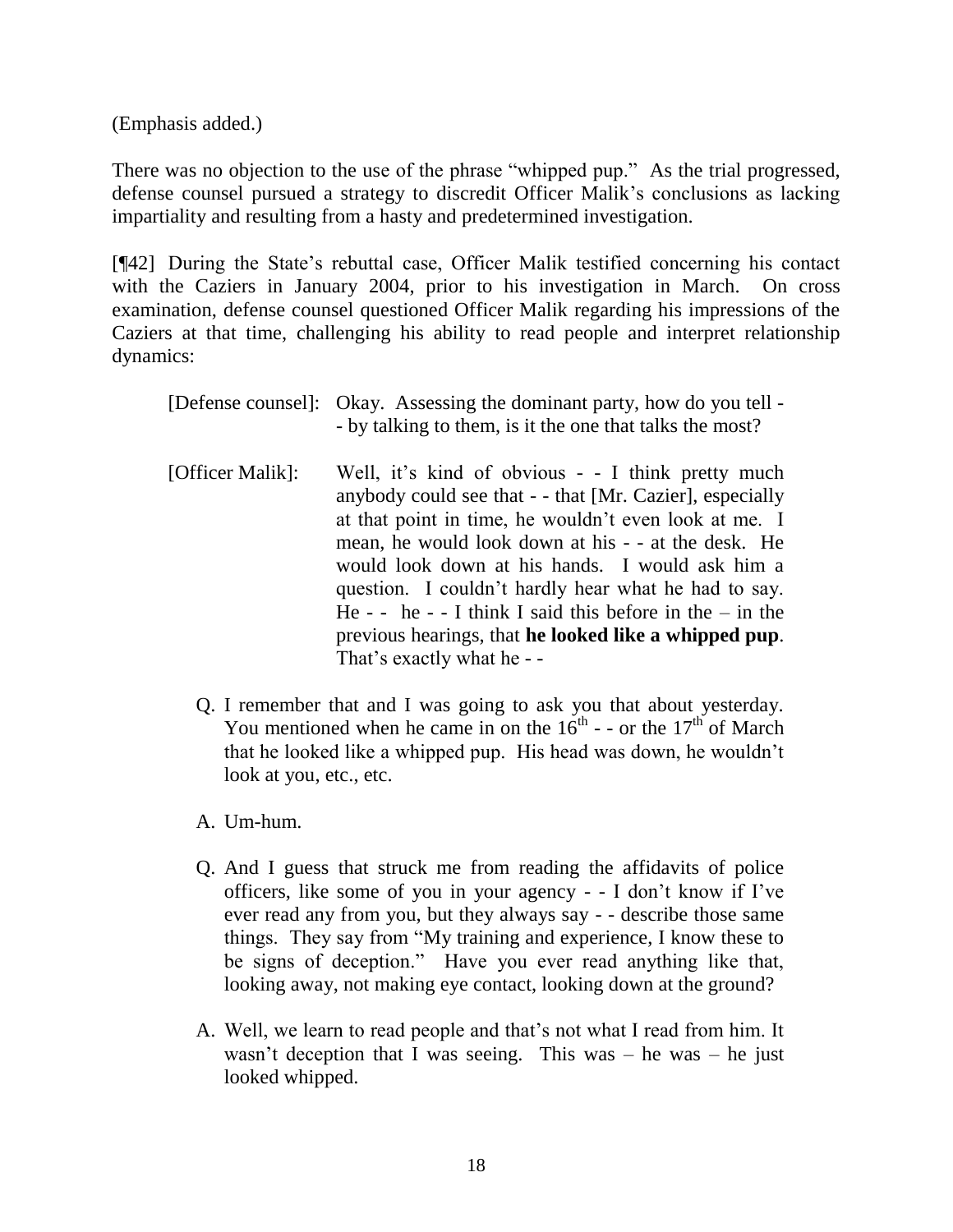- Q. But looking at the ground, looking away, not making eye contact, those are things that are taught to you as signs of deception, aren"t they?
	- …
- A. Well, they can be interpreted that way if they are like I said, if you are there, you know the difference between what I"m talking about as far as deception and – **and I guess, in a way, he was deceiving me because, in my mind, I guess, I believed that he had been beat.**

(Emphasis added.)

[¶43] We analyze Ms. Cazier"s claim in terms of plain error because there was no objection at trial to Officer Malik"s testimony on the basis of impermissible vouching and also because the prosecution did not pose questions to elicit testimony vouching for Mr. Cazier"s credibility. *Mitchell v. State*, 2003 WY 160, ¶ 11, 81 P.3d 180, 183 (Wyo. 2003); *Dudley*, 951 P.2d at 1178-79; *Curl v. State*, 898 P.2d 369, 374 (Wyo. 1995). We review the record to determine if the officer is implying that he believed or held an opinion with respect to the victim"s version of the events surrounding the assault. *Whiteplume v. State*, 841 P.2d 1332, 1339-40 (Wyo. 1992). If the officer intended to impliedly vouch for the truth of the victim"s accusations, no corroborating evidence exists, and the central jury issue is the victim's credibility, we will find reversible error when our review of all of the circumstances demonstrates prejudice to the extent that our confidence in the verdict is undermined. *Id*. at 1340-41; *Dudley*, 951 P.2d at 1180.

[¶44] Ms. Cazier summarily brands Officer Malik"s isolated statements as impermissible vouching, but the record reveals a context for these comments. Officer Malik did not volunteer a belief in Mr. Cazier"s version of the events. He was explaining the basis for his opinion that Ms. Cazier was the dominant party, which rebutted her testimony that the violence in the marriage was mutual or was caused by Mr. Cazier. When Officer Malik mentioned the description of "whipped pup," defense counsel was reminded of a line of questioning he had forgotten to pursue during the State"s case-in-chief. Defense counsel seized upon that opportunity, attempting to demonstrate what Officer Malik had interpreted could have been consistent with deception by Mr. Cazier. Officer Malik conceded that possibility because in January when Mr. Cazier was reporting that he had inflicted his own injuries, Officer Malik did not find his story believable.

[¶45] Officer Malik"s expression of belief does not amount to impermissible vouching for the credibility of Mr. Cazier. It did not concern the truth of Mr. Cazier's accusations leading to the felony charge. It pertained to a story told about a different, earlier incident. More importantly, Officer Malik explained that in January he did not believe Mr.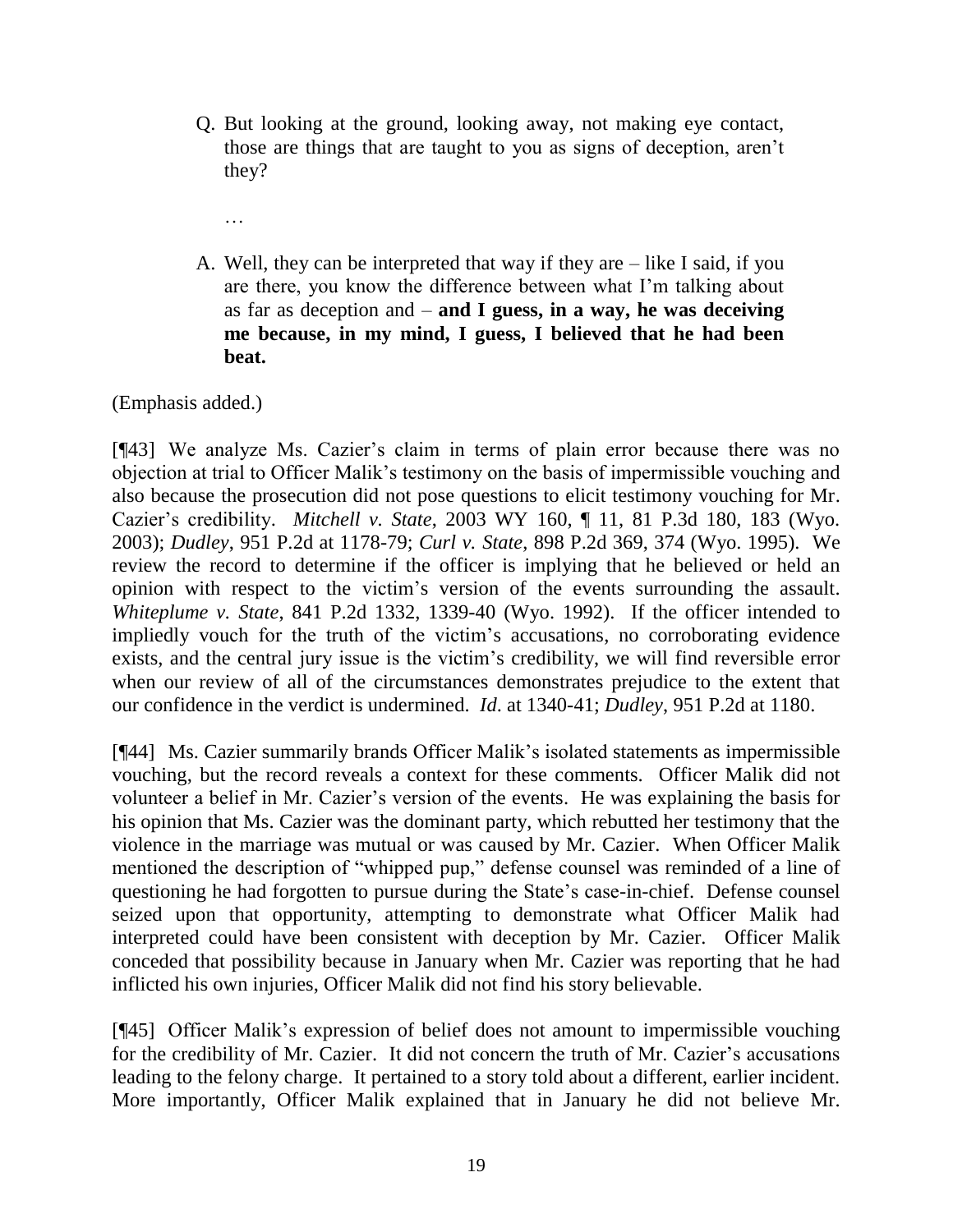Cazier's story. We agree with the State's characterization that Officer Malik's "testimony occurred as a result of defense counsel"s questions, and … the defense used this testimony as part of the defense strategy to cast doubt upon the credibility of [Mr.] Cazier as a witness and upon the thoroughness and impartiality of [Officer] Malik"s investigation." We conclude that impermissible vouching did not occur.

# *Sufficiency of the evidence*

[¶46] Ms. Cazier claims that the evidence was not sufficient to support her conviction of aggravated assault and battery. She asserts that the evidence did not demonstrate that Mr. Cazier suffered "serious bodily injury" or that his injuries resulted solely from the events of March 16, 2004. In considering Ms. Cazier"s challenge to the sufficiency of the evidence, we view the evidence, and any applicable inferences based on the evidence, in a light most favorable to the State. *Davis v. State*, 2005 WY 93, ¶ 37, 117 P.3d 454, 469 (Wyo. 2005). In conducting such a review, we do not substitute our judgment for that of the jury; rather, we determine whether a quorum of reasonable and rational individuals would, or even could, have found the essential elements of the crime were proven beyond a reasonable doubt. *Davis*, ¶ 37, 117 P.3d at 469.

[¶47] The jury was instructed on the elements of aggravated assault and battery as follows:

> The elements of the crime of Aggravated Assault and Battery, as charged in Count II of this case, are:

- 1. On or about the  $16<sup>th</sup>$  day of March, 2004
- 2. In the County of Lincoln, State of Wyoming
- 3. The Defendant, Georgina Danyel Cazier
- 4. Intentionally or knowingly
- 5. Caused serious bodily injury to Chad Cazier
- 6. Under circumstances which showed an extreme indifference to the value of human life.

The jury was instructed that

"[s]erious bodily injury" means bodily injury which creates a substantial risk of death or which causes miscarriage, severe disfigurement or protracted loss or impairment of the function of any bodily member or organ.

This definition of serious bodily injury is that provided in Wyo. Stat. Ann. § 6-1- 104(a)(x) (LexisNexis 2003).